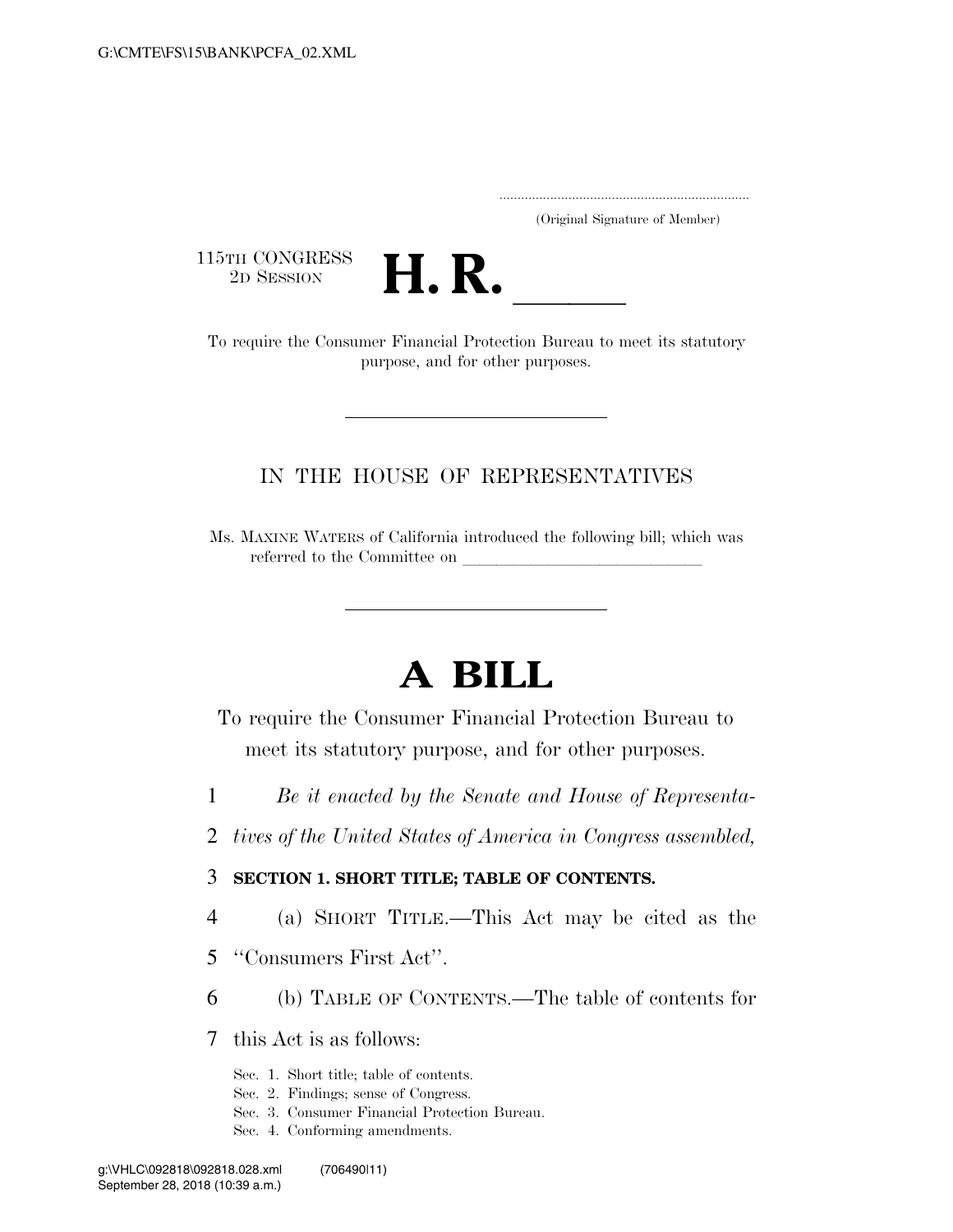- Sec. 5. Executive and administration powers.
- Sec. 6. Offices of the Consumer Financial Protection Bureau.
- Sec. 7. Consumer Advisory Board reforms.
- Sec. 8. Investigation of the Consumer Financial Protection Bureau's Oversight of Student Lending.
- Sec. 9. Effective date.

#### **SEC. 2. FINDINGS; SENSE OF CONGRESS.**

- (a) FINDINGS.—The Congress finds the following:
- (1) The Dodd-Frank Wall Street Reform and Consumer Protection Act (Public Law 111-203) (''Dodd-Frank''), was signed into law on July 21, 2010, in order to, among other things, advance the goals of protecting consumers from unfair, deceptive and abusive financial services practices and products that led to the 2008 financial crisis.
- (2) Title X of Dodd-Frank established a new Federal independent watchdog, commonly known as the Consumer Financial Protection Bureau (''Con- sumer Bureau''), with broad authority to ensure all hardworking American consumers are given clear, accurate information that they need to shop for mortgages, credit cards, and other consumer finan- cial products or services and to protect consumers from hidden fees, abusive terms and other unfair, deceptive, or abusive practices through strong en-forcement of Federal consumer financial laws.
- (3) Before the Consumer Bureau was estab-lished, Federal financial regulators were tasked with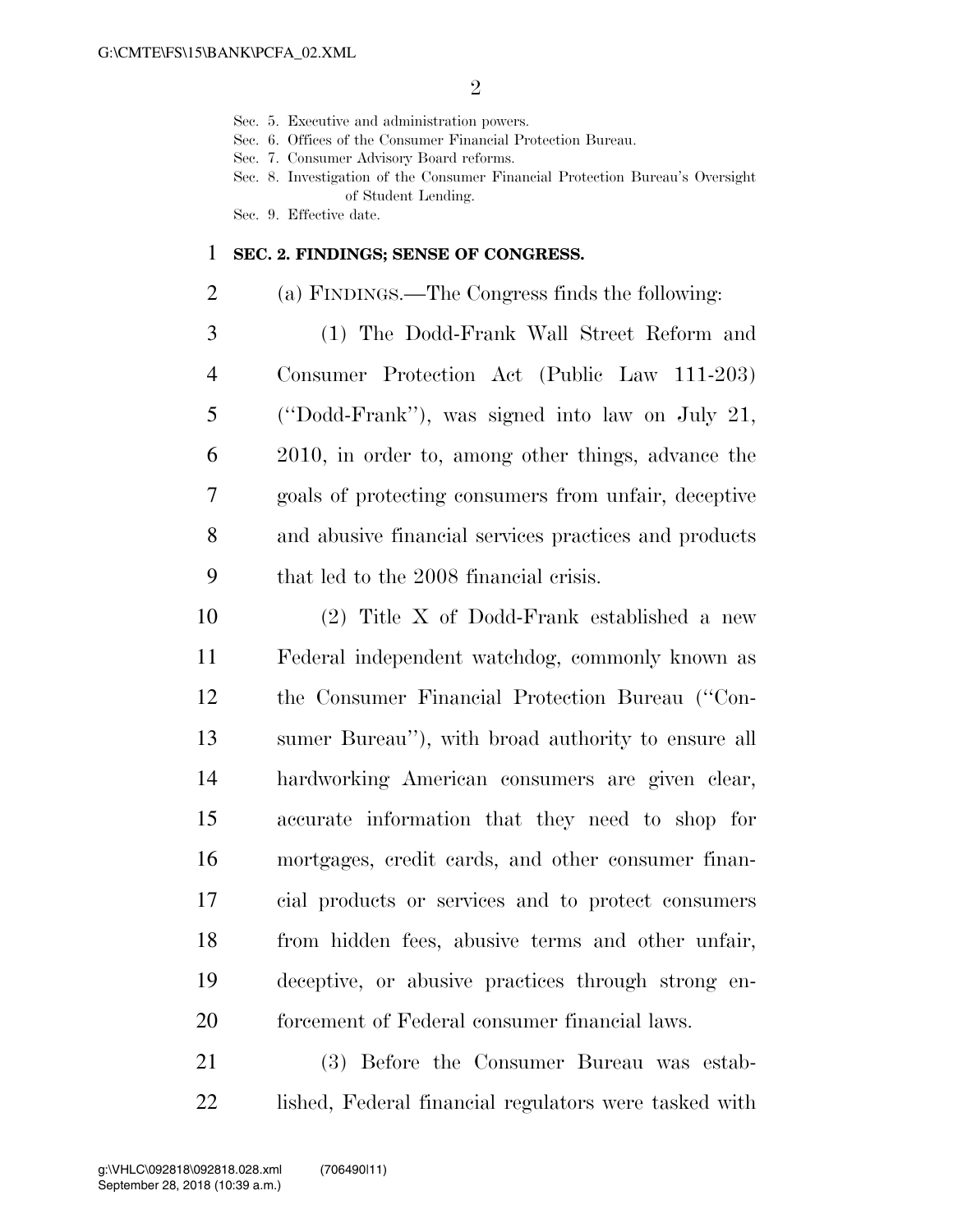the dual responsibilities of supervising institutions for safety and soundness and compliance with con- sumer protections under Federal consumer financial laws. These agencies often prioritized the profit- ability of their regulated entities over the protection of consumers, even when institutions were found to have engaged in practices detrimental to their own customers' financial well-being.

 (4) Congress purposefully created the inde- pendent Consumer Bureau within the Federal Re- serve System to address past regulatory gaps in our country's financial services regulatory regime, in which Federal financial regulators were too reluctant to exercise their rulemaking and enforcement au- thorities to protect consumers from the misdeeds of their regulated entities, that resulted in the most se- vere global financial crisis since the Great Depres- sion. In doing so, Congress explicitly laid out in stat- ute the Consumer Bureau's purpose, five objectives, and six primary functions. Specifically:

 (A) Section 1021(a) of Dodd-Frank states 22 that the Consumer Bureau, "shall seek to im- plement and, where applicable, enforce Federal consumer financial law consistently for the pur-pose of ensuring that all consumers have access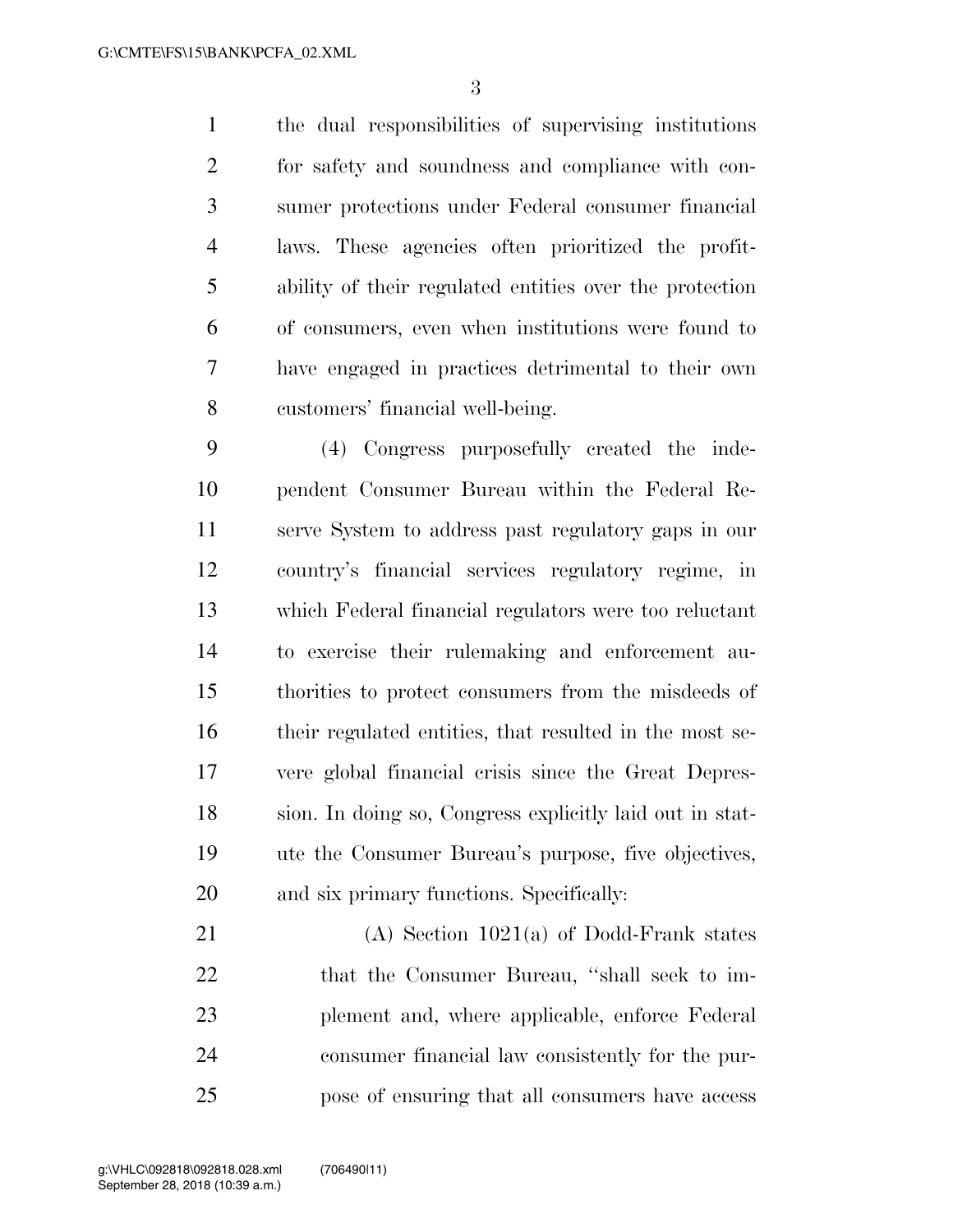to markets for consumer financial products and services and that markets for consumer finan- cial products and services are fair, transparent, and competitive''.

 (B) Section 1021(b) of Dodd-Frank au- thorizes the Consumer Bureau, ''to exercise its authorities under Federal consumer financial law for the purposes of ensuring that, with re- spect to consumer financial products and serv- ices— (1) consumers are provided with timely and understandable information to make re- sponsible decisions about financial transactions; (2) consumers are protected from unfair, decep- tive, or abusive acts and practices and from dis- crimination; (3) outdated, unnecessary, or un- duly burdensome regulations are regularly iden- tified and addressed in order to reduce unwar- ranted regulatory burdens; (4) Federal con- sumer financial law is enforced consistently, without regard to the status of a person as a depository institution, in order to promote fair competition; and (5) markets for consumer fi- nancial products and services operate trans- parently and efficiently to facilitate access and innovation.''.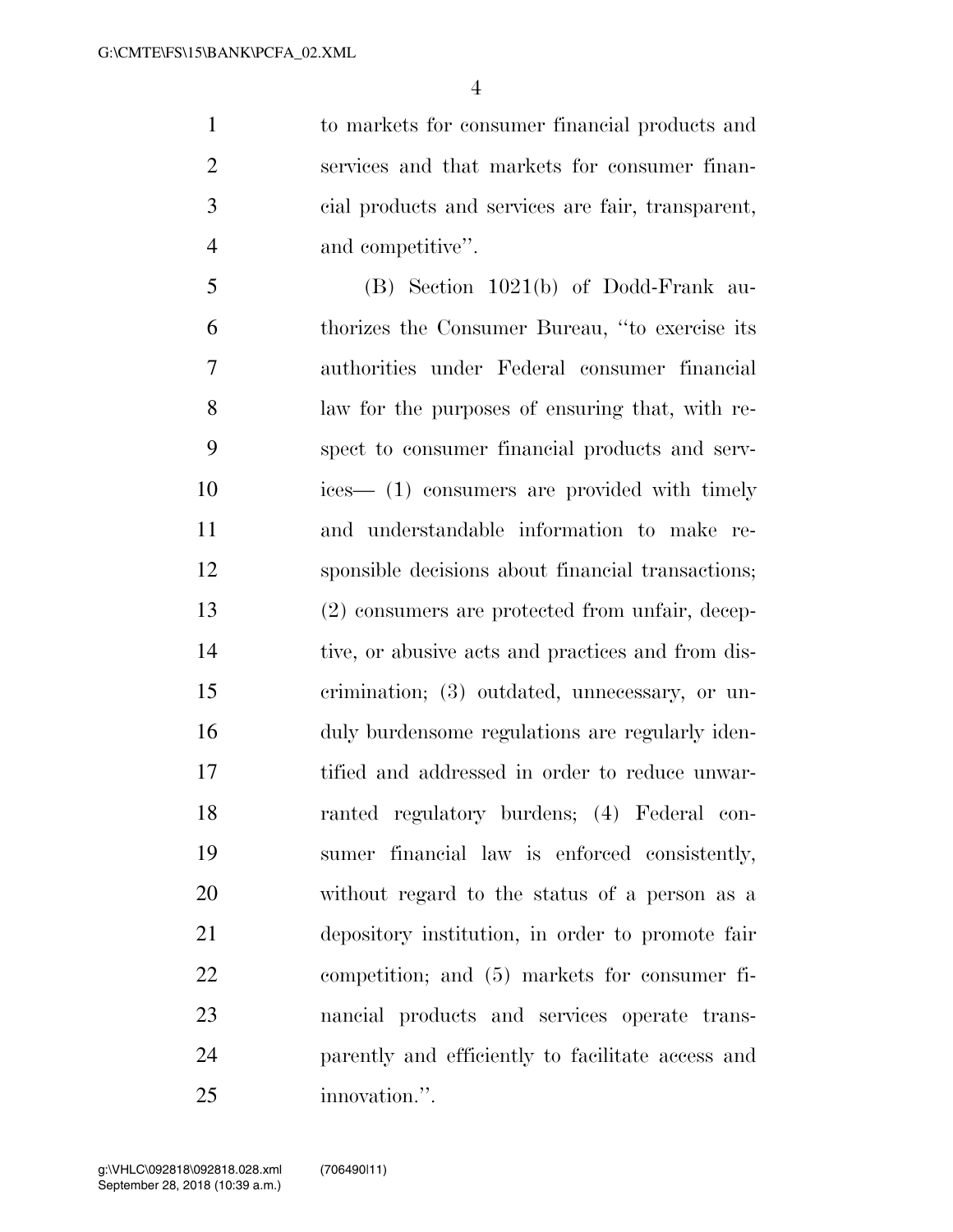(C) Section 1021(c) of Dodd-Frank estab- lishes the primary functions of the Consumer Bureau to be, ''(1) conducting financial edu- cation programs; (2) collecting, investigating, and responding to consumer complaints; (3) col- lecting, researching, monitoring, and publishing information relevant to the functioning of mar- kets for consumer financial products and serv- ices to identify risks to consumers and the proper functioning of such markets; (4) subject to sections 1024 through 1026, supervising cov- ered persons for compliance with Federal con- sumer financial law, and taking appropriate en- forcement action to address violations of Fed- eral consumer financial law; (5) issuing rules, orders, and guidance implementing Federal con- sumer financial law; and (6) performing such support activities as may be necessary or useful to facilitate the other functions of the Bu-reau.''.

 (5) Under Dodd-Frank, the Deputy Director of the Consumer Bureau shall serve as the Acting Di- rector in the absence or unavailability of the Direc-24 tor, until the President appoints and the Senate con-firms a new Director. Despite the clear legislative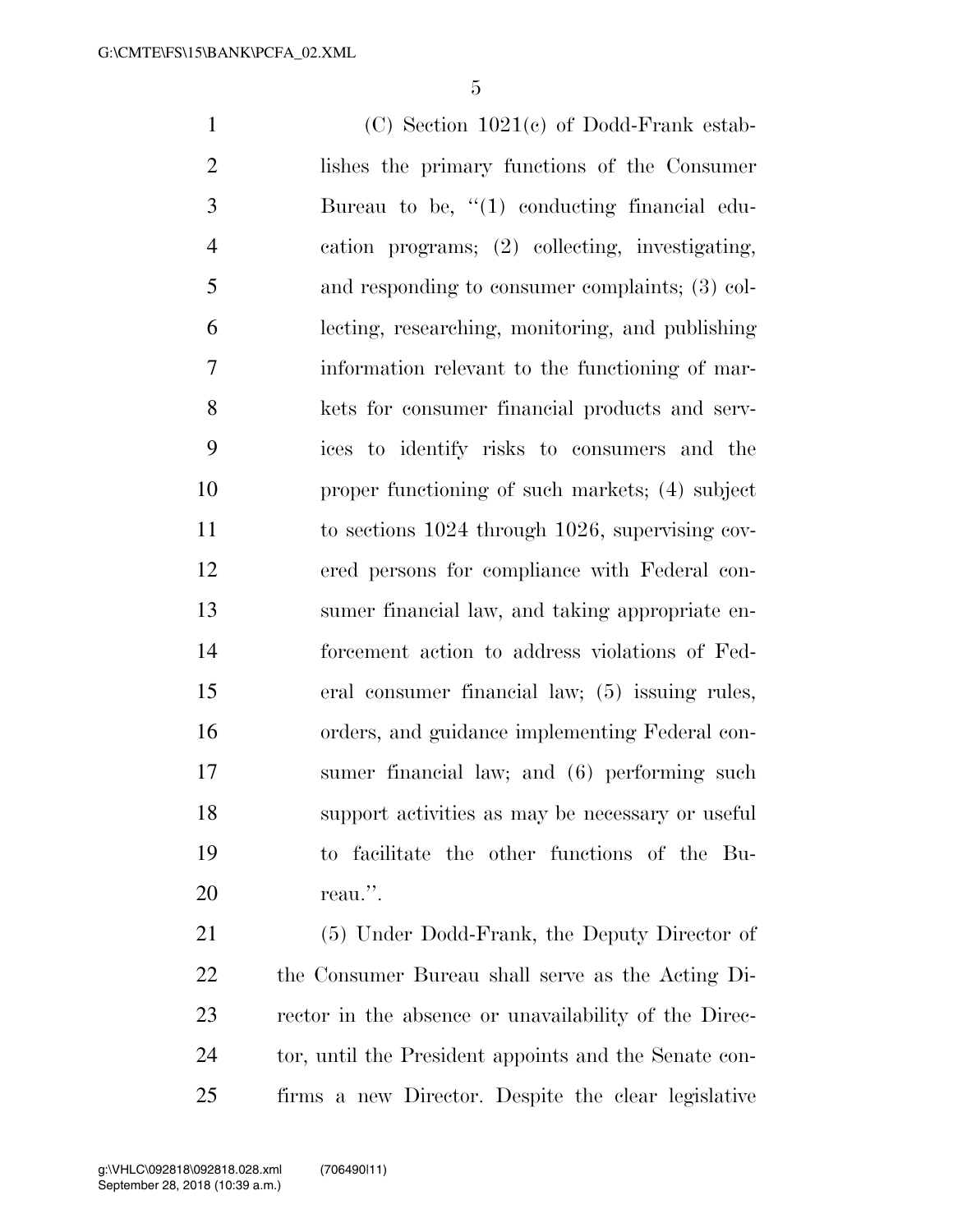history underscoring the importance of having an independent Federal agency and the plain letter of the law establishing a succession order to fill a va- cancy in the Director's position, when the Consumer Bureau Director Richard Cordray resigned in No- vember 2017, President Trump refused to recognize the Deputy Director as the rightful head of the agency and instead unlawfully installed Mr. Mick Mulvaney, the Director of the White House Office of Management and Budget, to serve as the Consumer Bureau's Acting Director. This appointment of a White House cabinet official to run the Consumer Bureau raises profound conflict of interest questions and undermines the vital independent nature of the agency.

 (6) In addition to the illegality of Mr. Mulvaney's appointment, there is another problem. The position of an Acting Director is, by its nature, still intended to be a temporary assignment to main- tain the status quo at an agency, until the President appoints and the Senate confirms, a permanent Di- rector. Nevertheless, Mr. Mulvaney's temporary sta- tus leading the agency has been characterized by drastic and severe changes of the Consumer Bu-reau's daily operations and priorities.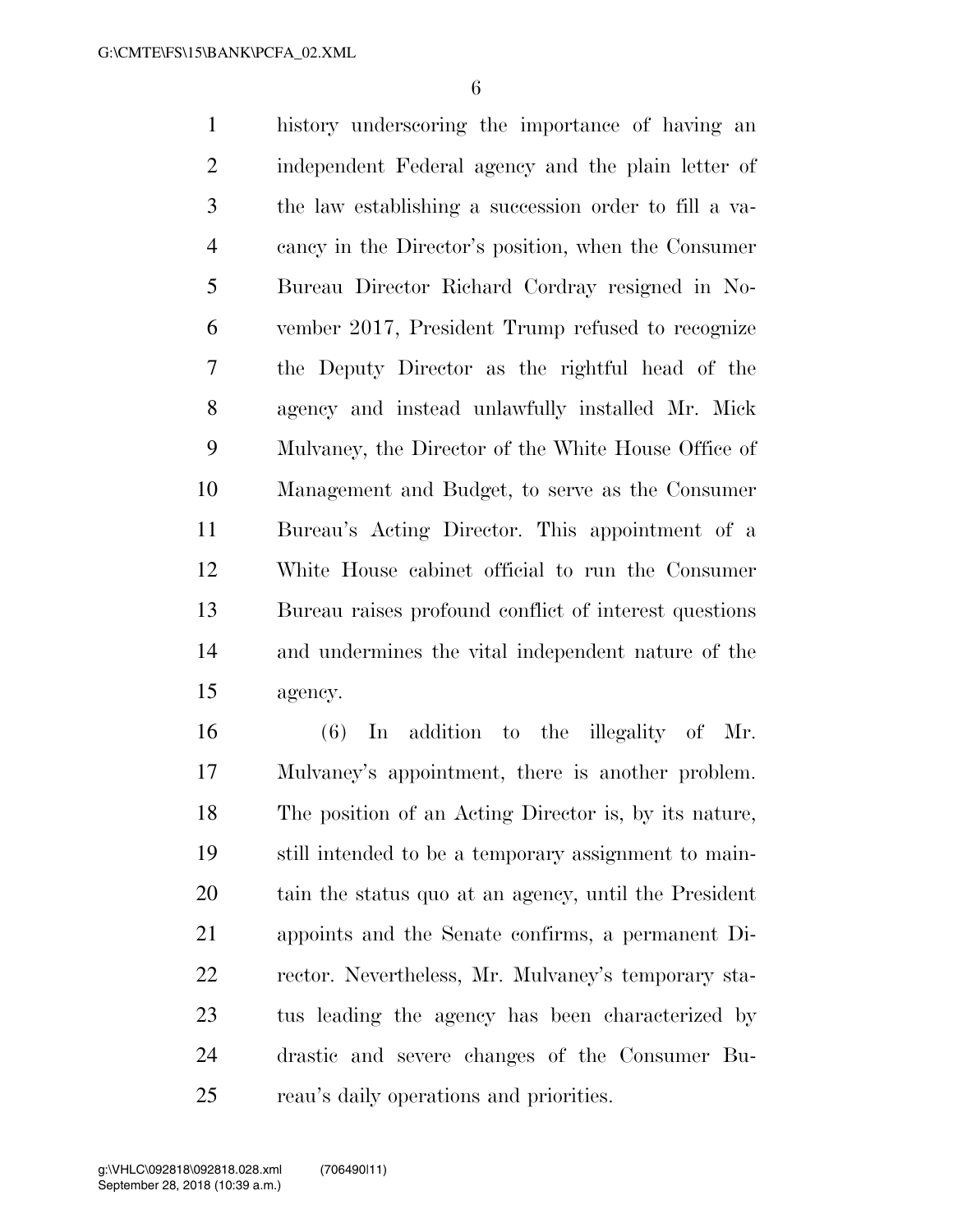(7) The daily operations of a Federal agency are guided by its official mission contained in its long-term strategic plan. The Consumer Bureau's mission should embrace both the spirit and letter of the law, by fully recognizing the agency's statutory purpose, objectives, and functions. It is troubling that the Consumer Bureau, under its new Trump Administration appointed leadership, issued a Stra- tegic Plan for Fiscal Year (''FY'') 2018 – FY 2022, that appears to deemphasize the core mandate under section 1021(a) of Dodd-Frank to, ''enforce Federal consumer financial law consistently for the purpose of ensuring that all consumers have access to mar- kets for consumer financial products and services'', by not referencing the importance of enforcement in its mission. Instead, it emphasizes financial edu- cation by stating that the agency's new mission is merely, ''[t]o regulate the offering and provision of consumer financial products or services under the Federal consumer financial laws and to educate and empower consumers to make better informed finan- cial institutions''. This is in stark contrast from the Consumer Bureau's Strategic Plan for FY 2013 – FY 2017, which had an agency's mission of helping, ''consumer finance markets work by making rules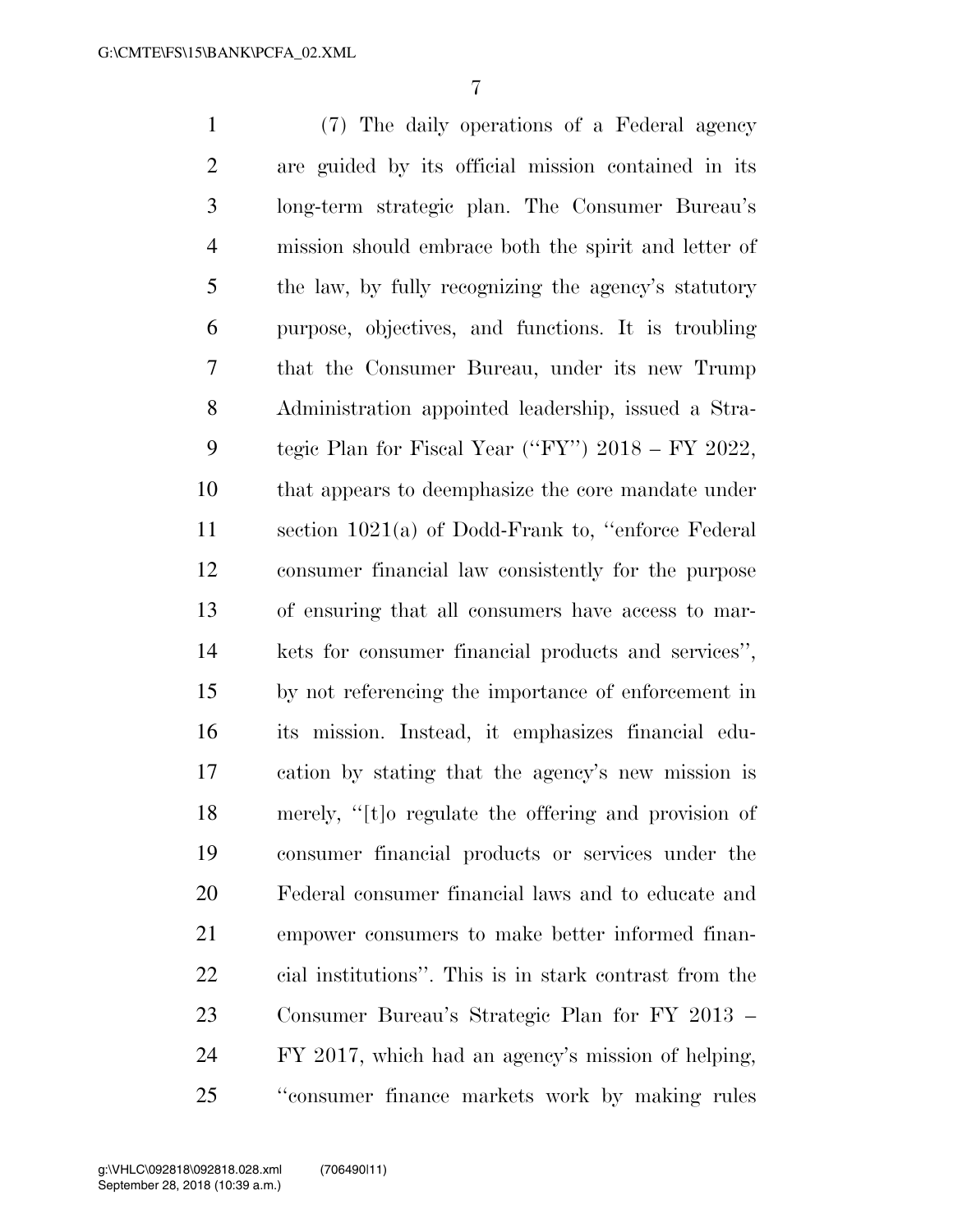more effective, *by consistently and fairly enforcing those rules*, and by empowering consumers to take more control over their economic lives'' (emphasis added).

 (8) Mr. Mulvaney has been praised by the White House for his efforts to undermine the Con- sumer Bureau, even with one anonymous advisor ac- knowledging in a July 24, 2018, Politico article that, ''His mission was to blow that up, which he has. He is very well-suited to the chaos.''. Mr. Mulvaney's misguided actions have included, among other things—

 (A) stopping payments from the Civil Pen-alty Fund to harmed consumers;

 (B) trying to unjustifiably reduce the Con- sumer Bureau's funding by initially requesting \$0 be transferred from the Federal Reserve Board of Governors to carry out the agency's work and by arbitrarily directing staff to cut 20 the agency's budget by one-fifth;

 (C) politicizing the work of the Consumer Bureau by making unusual efforts to fill the 23 independent agency with political appointees;

 (D) dropping existing lawsuits and inves-tigations into abusive payday lenders;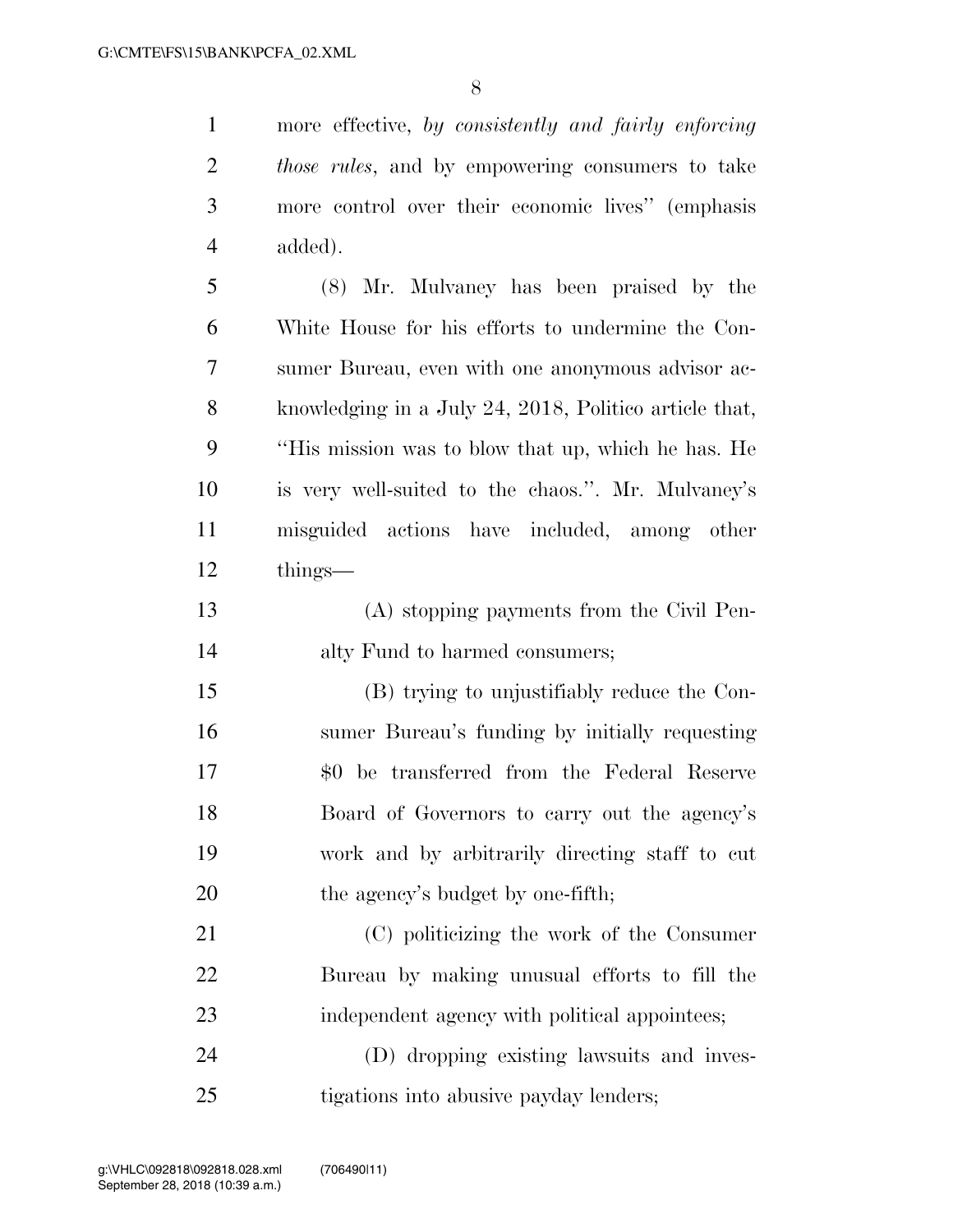(E) stripping away the enforcement powers of the Office of Fair Lending and Equal Oppor-tunity;

 (F) changing the role of the Office of Stu- dents and Young Consumers and, according to an August 27, 2018, resignation letter from Seth Frotman, the Consumer Bureau's former Assistant Director and Student Loan Ombuds- man, ''when new evidence came to light showing that the nation's largest banks were ripping off students on campuses across the country by saddling them with legally dubious account fees, Bureau leadership suppressed the publication of **a** report prepared by Bureau staff";

 (G) abandoning the accepted and efficient practice of having its examiners review, as part of their routine examinations, creditors' compli- ance with the Military Lending Act in order to ensure the detection and assessment of risky activities that could jeopardize vital protections provided to active-duty servicemembers and 22 their families;

 (H) creating an Office of Cost Benefit Analysis that prioritizes businesses' expenses over harm caused to consumers, and unduly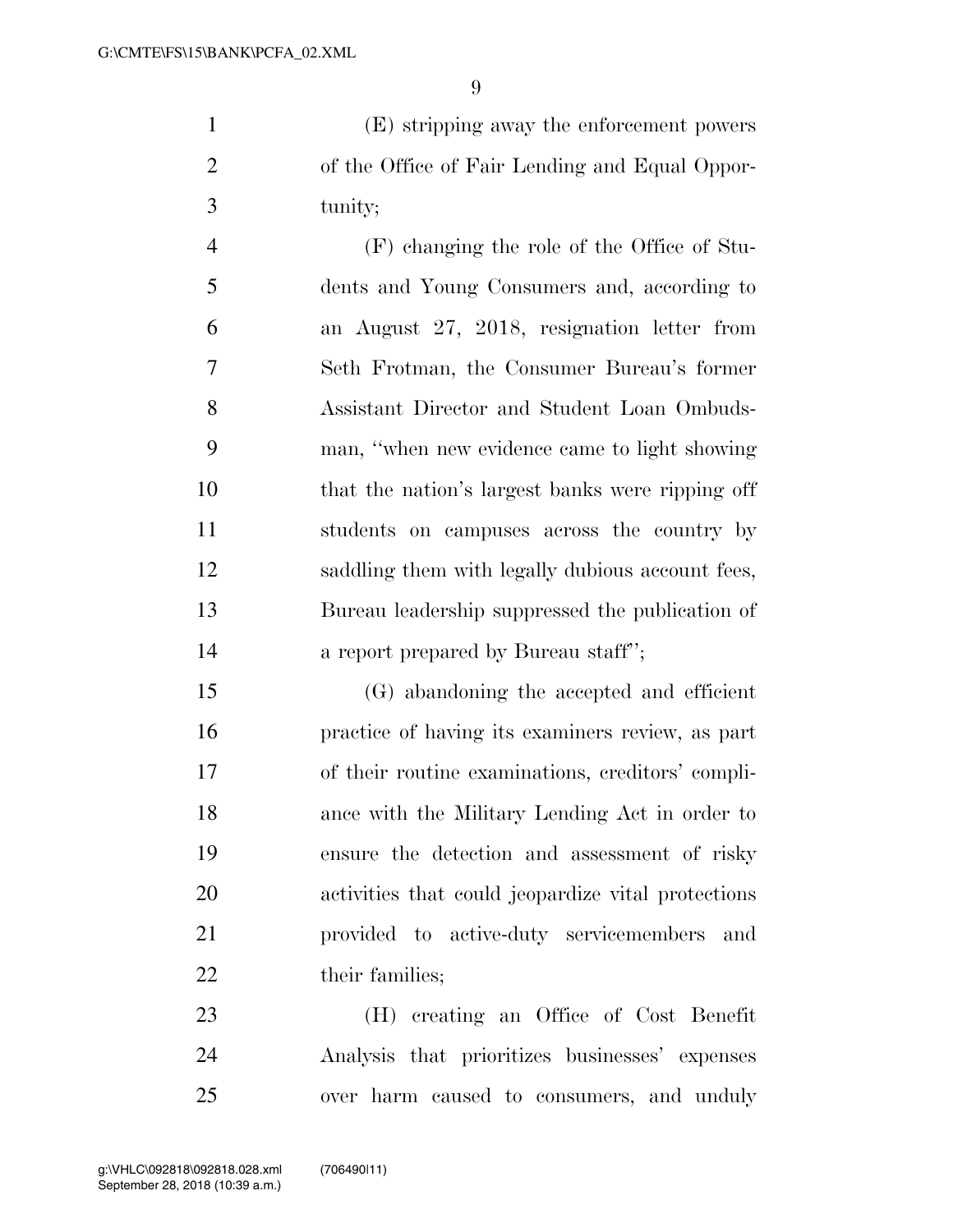| $\mathbf{1}$   | constrains oversight of the Consumer Bureau's         |
|----------------|-------------------------------------------------------|
| $\overline{2}$ | regulated entities;                                   |
| 3              | (I) freezing data collection to the detriment         |
| $\overline{4}$ | of supervision and enforcement;                       |
| 5              | (J) seeking to block the publication of the           |
| 6              | nature of consumers' complaints and how enti-         |
| $\tau$         | ties resolved them in the publicly available and      |
| 8              | transparent Consumer Complaint Database;              |
| 9              | and                                                   |
| 10             | (K) restricting key input and feedback                |
| 11             | from a wide range of external stakeholders by         |
| 12             | effectively terminating members' positions on         |
| 13             | three advisory boards, including the statutorily      |
| 14             | mandated Consumer Advisory Board.                     |
| 15             | $(9)$ The new leadership of the Consumer Bu-          |
| 16             | reau's repeated attempts to hamstring the good        |
| 17             | work and the capacity of dedicated professional, ca-  |
| 18             | reer Consumer Bureau staff to hold bad actors ac-     |
| 19             | countable for their misdeeds will inevitably harm     |
| 20             | consumers and distort the functioning of fair and     |
| 21             | competitive consumer marketplaces, and nonsen-        |
| 22             | sically repeats the mistakes made by the Federal fi-  |
| 23             | nancial regulators that contributed to the global fi- |
| 24             | nancial crisis.                                       |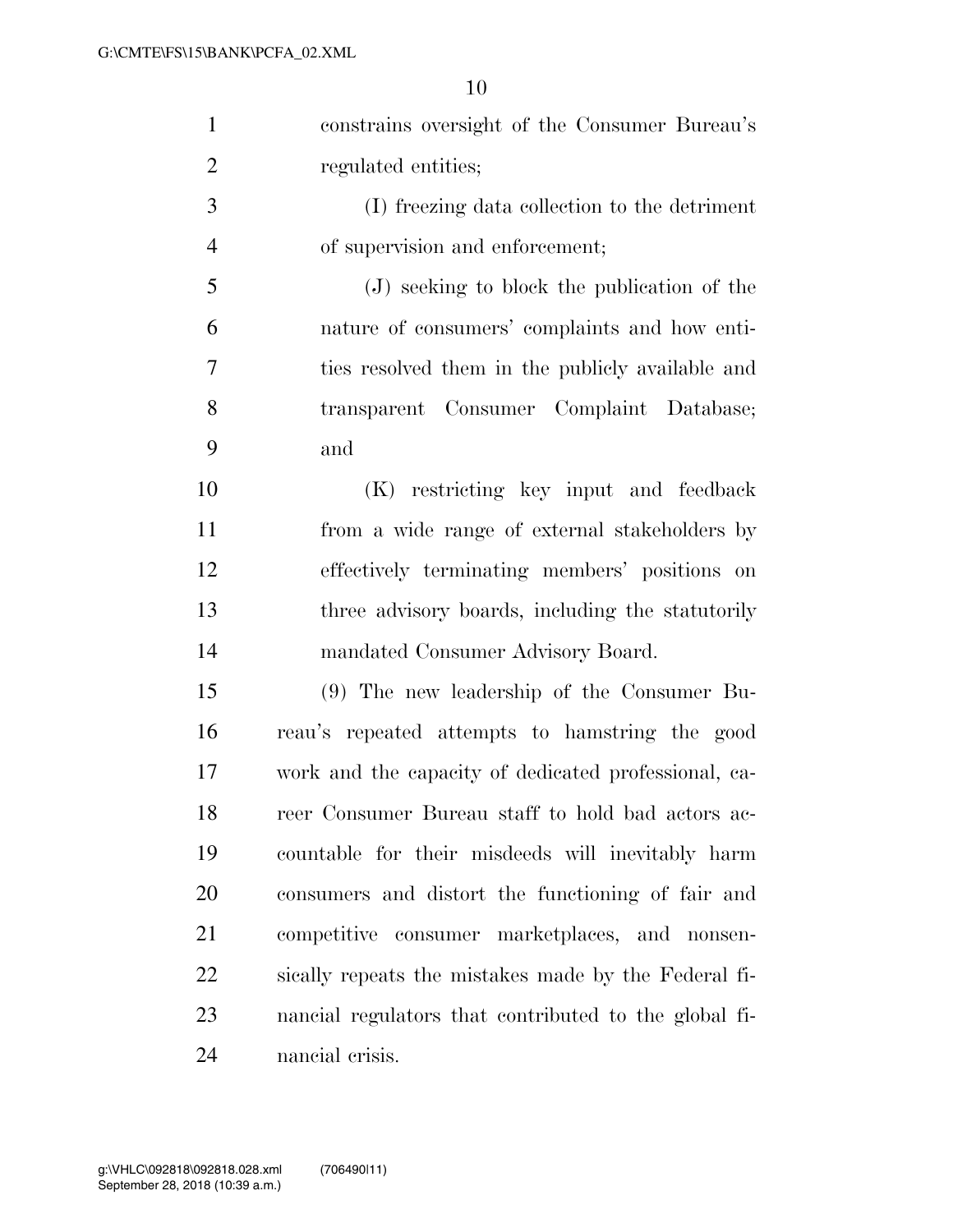(10) Despite the fact that the agency has been referred to as the Consumer Financial Protection Bureau since it opened its doors over seven years ago, its new political leadership also opted to change the agency's well-known name. Although this deci- sion is supposedly intended to ensure that the agen- cy is in compliance with Dodd-Frank, when this change is viewed in conjunction with the other detri- mental actions to undermine the effectiveness of the agency, it can only be interpreted as an attempt to reduce the public's awareness of, and significant support for, the agency's role as the top Federal consumer cop as well as to obscure the public's abil- ity to identify easily the appropriate Federal agency to contact when faced with predatory behavior by fi- nancial actors. As such, while some may view this particular decision as minor, the action serves as an important symbolic, and literal, maneuver by the Trump Administration, through its unlawful ap- pointment of Mr. Mulvaney, to diminish and under- mine the consumer-focused mission of the Consumer Bureau.

 (11) Dodd-Frank gives the Director of the Con- sumer Bureau broad administrative and executive powers to, among other things: fix the number of,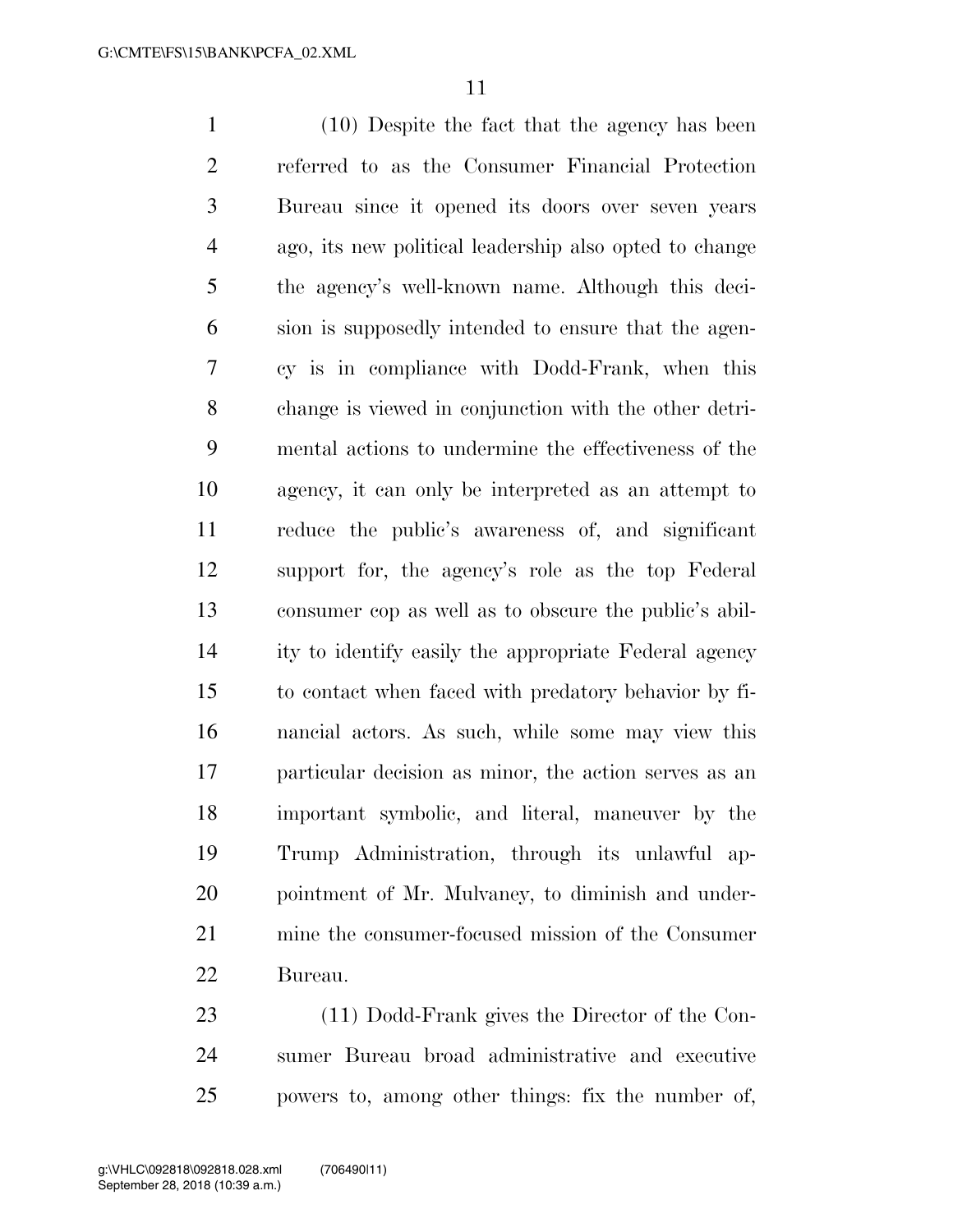and appoint and direct, all employees of the agency; direct the establishment and maintenance of divi- sions or other offices within the agency; determine the character of, and the necessity for, the obliga- tions and expenditure of funds; and the use and ex- penditure of funds. These powers, however, are re- quired to be exercised in a manner consistent with carrying out the responsibilities under Title X of Dodd-Frank, which includes complying with the enu- merated Federal consumer financial laws under the Title, and satisfying the obligations in other applica- ble laws. The new politically controlled leadership's destructive actions have demonstrated the need for legislation to reorient the Director's discretionary authority to ensure the maintenance of all statu- torily mandated policies, functions, and offices of the Consumer Bureau regardless of who is leading the agency.

 (b) SENSE OF CONGRESS.—The following is the sense of Congress:

 (1) The Consumer Financial Protection Bureau should meet its statutory purpose in a transparent and accountable manner by operating in a way that is consistent with both the spirit and letter of the law, which dictates that the agency's mission should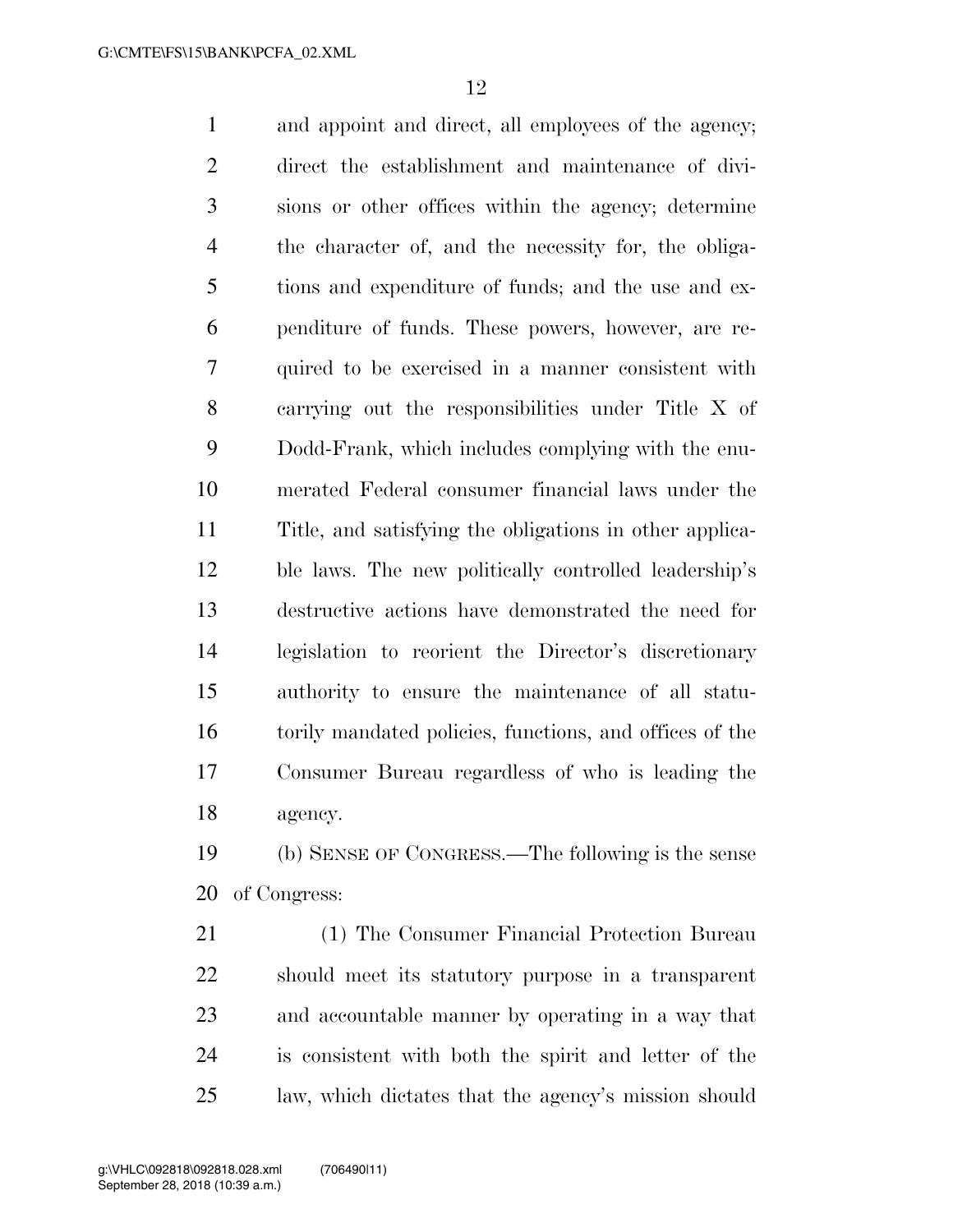fully reflect the agency's statutory purpose, objec-tives, and functions.

 (2) Dodd-Frank underscores that the agency is designed to serve as an independent Federal agency that is primarily focused on the protection of all con- sumers, without any undue influence of partisan whims and special industry interests, in carrying out its responsibilities and duties.

 (3) The official name of the agency should be consistent with this mandate and should, figuratively and literally, put ''Consumers'' first by reverting to its better-known name as the ''Consumer Financial Protection Bureau''.

 (4) The statute establishing the Consumer Bu- reau has been grossly misinterpreted under the new political leadership, in a manner that is inconsistent with the agency's statutory purpose, objectives, and functions, with just one example of which is Mr. Mulvaney's inane suggestion that the statutory re- quirement for the Director to appear before relevant Congressional Committees to discuss its semi-annual reports could be interpreted as requiring the Direc-23 tor merely to attend a hearing and not answer ques- tions, despite the well-established interpretation of similar statutory requirement for the Chair of the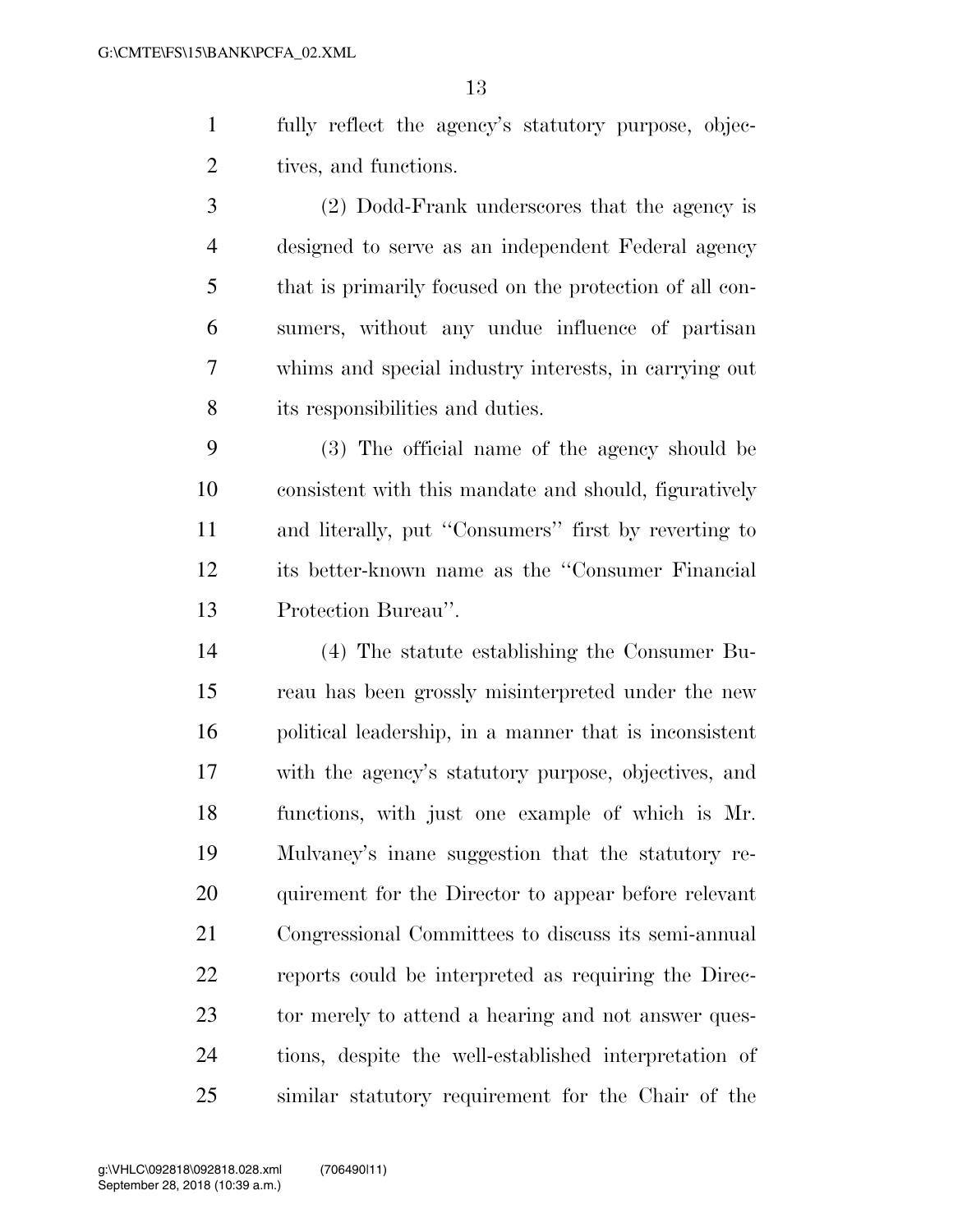Federal Reserve Board of Governors to appear be- fore the House Financial Services Committee and the Senate Banking, Housing, and Urban Affairs Committee on a semi-annual basis about the mone- tary policy report, as required by the Humphrey- Hawkins Full Employment Act. In the face of such blatant, and disrespectful, attempts to warp the au- thorizing and oversight role of the first branch of the Federal government – the United States Con- gress – by the Trump Administration, Congress must, in this instance, now refine the Consumer Bu- reau's authority to ensure that the vital role that the Consumer Bureau should be playing within the country's financial regulatory regime is not effec-tively destroyed by the agency's current leadership.

 (5) While the legislation is a direct response to address many of the misguided decisions that have been orchestrated by the new political leadership at the Consumer Bureau that have been exposed to the public, as of the date of the bill's introduction, and sharply criticized by numerous Federal and state of- ficials, including law enforcement, as well as organi- zations representing servicemembers, senior citizens, and other vulnerable consumer populations, this leg-islation should not be viewed as an exhaustive list to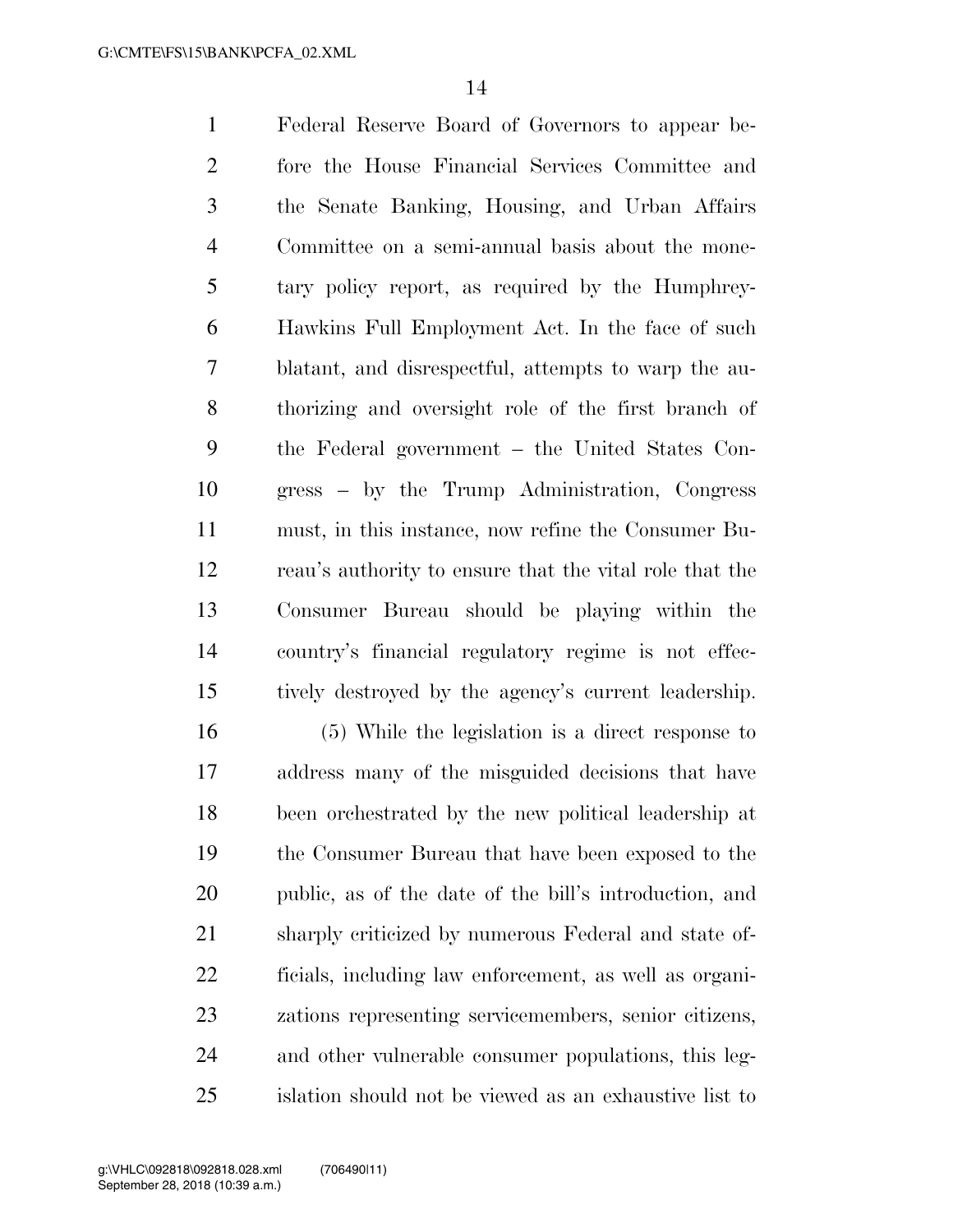fix all the damaging actions that may have otherwise occurred at this agency since the departure of former Director Cordray in November 2017, particu- larly since detailed information revealing the full scope, nature, and extent of the current flawed oper- ation of the agency, and the adverse impact result- ing from these actions, may not yet be publicly avail- able. Rather, this legislation should be interpreted as an attempt to highlight, and resolve, a small sample of some of the publicly known egregious statements, decisions, and actions that have occurred during the disastrous tenure of the new political leadership at the agency.

#### **SEC. 3. CONSUMER FINANCIAL PROTECTION BUREAU.**

 (a) IN GENERAL.—Section 1011(a) of the Consumer Financial Protection Act of 2010 (12 U.S.C. 5491(a)) is amended by striking ''Bureau of Consumer Financial Pro- tection'' and inserting ''Consumer Financial Protection Bureau''.

 (b) DEEMING OF NAME.—Any reference in any law, regulation, document, record, or other paper of the United States to the ''Bureau of Consumer Financial Protection'' shall be deemed a reference to the ''Consumer Financial Protection Bureau''.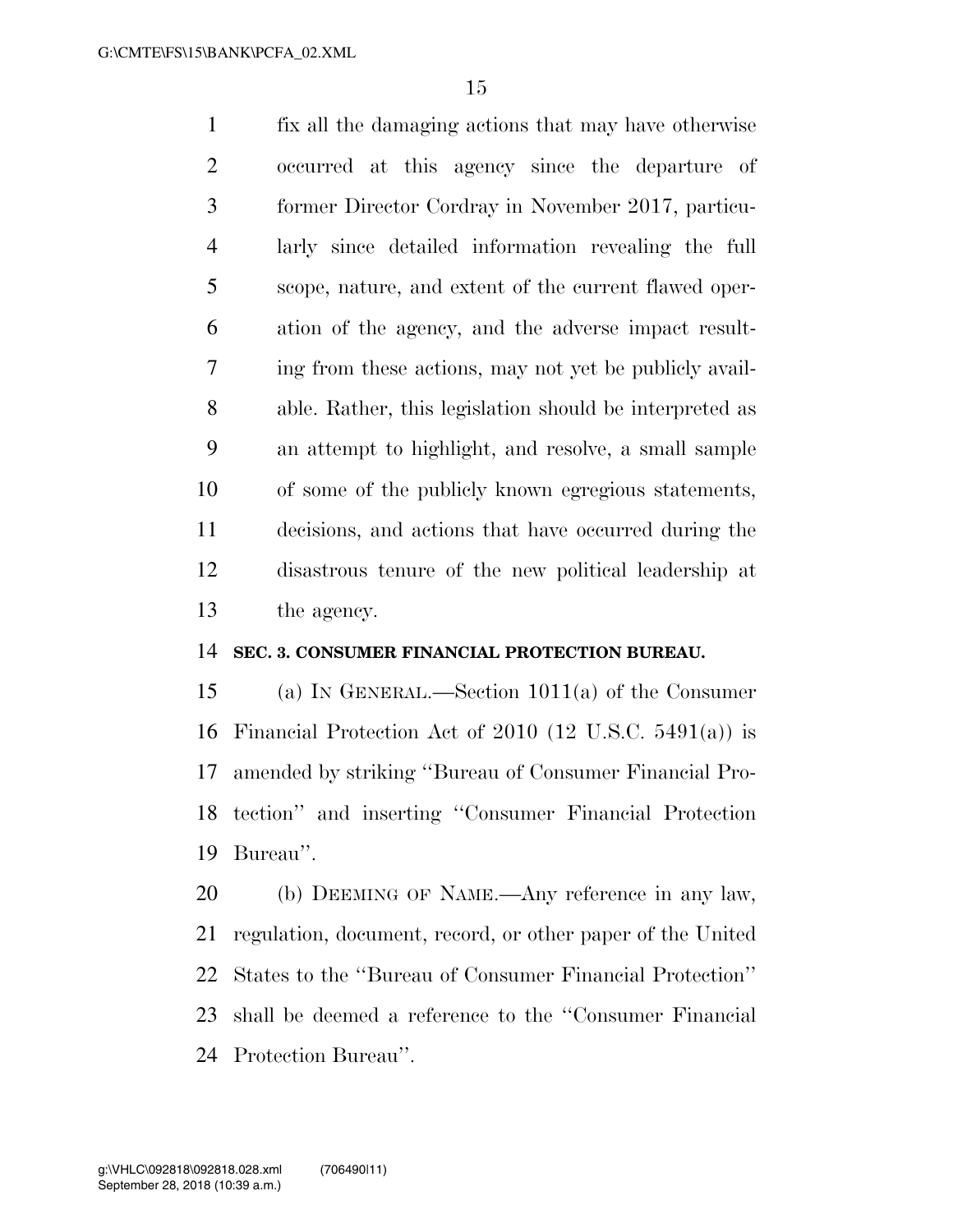(c) NAME USE REQUIREMENT.—Section 1011 of the Consumer Financial Protection Act of 2010 (12 U.S.C. 5491) is amended by adding at the end the following:

 ''(f) NAME USE REQUIREMENT.—The Consumer Fi- nancial Protection Bureau shall refer to itself in any pub- lic communication, including on any website, as the 'Con- sumer Financial Protection Bureau', 'Consumer Bureau', or the 'CFPB'.''.

## **SEC. 4. CONFORMING AMENDMENTS.**

 (a) IN GENERAL.—The Acts described under sub-section (b) are amended—

 (1) by striking ''Bureau of Consumer Financial Protection'' each place such term appears and in- serting ''Consumer Financial Protection Bureau''; and

 (2) by striking ''Bureau'' each place such term appears (where such term is a reference to the Bu- reau of Consumer Financial Protection but is not part of such term) and inserting ''Consumer Bu-reau''.

 (b) ACTS TO CONFORM.—The Acts described in this subsection are as follows:

 (1) The Alternative Mortgage Transaction Par-ity Act of 1982 (12 U.S.C. 3801 et seq.).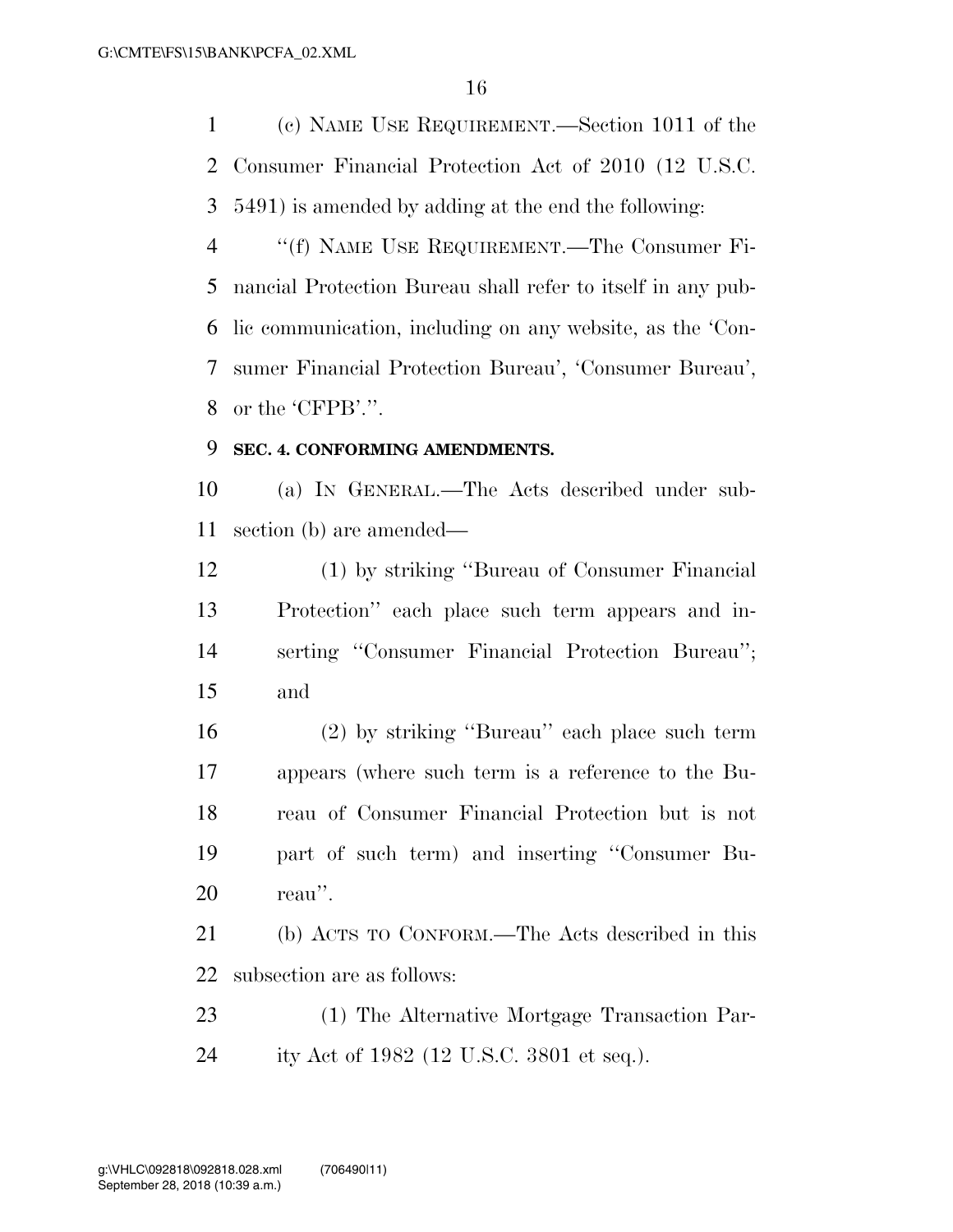| $\mathbf{1}$   | (2) The Consumer Credit Protection Act (15)                |
|----------------|------------------------------------------------------------|
| $\overline{2}$ | U.S.C. 1601 et seq.).                                      |
| 3              | (3) The Dodd-Frank Wall Street Reform and                  |
| $\overline{4}$ | Consumer Protection Act (12 U.S.C. 5301 et seq.).          |
| 5              | (4) The Expedited Funds Availability Act (12)              |
| 6              | U.S.C. 4001 et seq.).                                      |
| 7              | (5) The Federal Deposit Insurance Act (12)                 |
| 8              | U.S.C. 1811 et seq.).                                      |
| 9              | (6) The Federal Financial Institutions Exam-               |
| 10             | ination Council Act of 1978 (12 U.S.C. 3201 et             |
| 11             | seq.).                                                     |
| 12             | (7) The Financial Institutions Reform, Recov-              |
| 13             | ery, and Enforcement Act of 1989 (12 U.S.C. 1811           |
| 14             | note et seq.).                                             |
| 15             | (8) The Financial Literacy and Education Im-               |
| 16             | provement Act $(20 \text{ U.S.C. } 9701 \text{ et seq.}).$ |
| 17             | (9) The Gramm-Leach-Bliley Act (12 U.S.C.                  |
| 18             | 1811 note et seq.).                                        |
| 19             | (10) The Home Mortgage Disclosure Act of                   |
| 20             | 1975 (12 U.S.C. 2801 et seq.).                             |
| 21             | (11) The Homeowners Protection Act of 1998                 |
| 22             | $(12 \text{ U.S.C. } 4901 \text{ et seq.}).$               |
| 23             | $(12)$ The Inspector General Act of 1978 (5)               |
| 24             | U.S.C. App 2).                                             |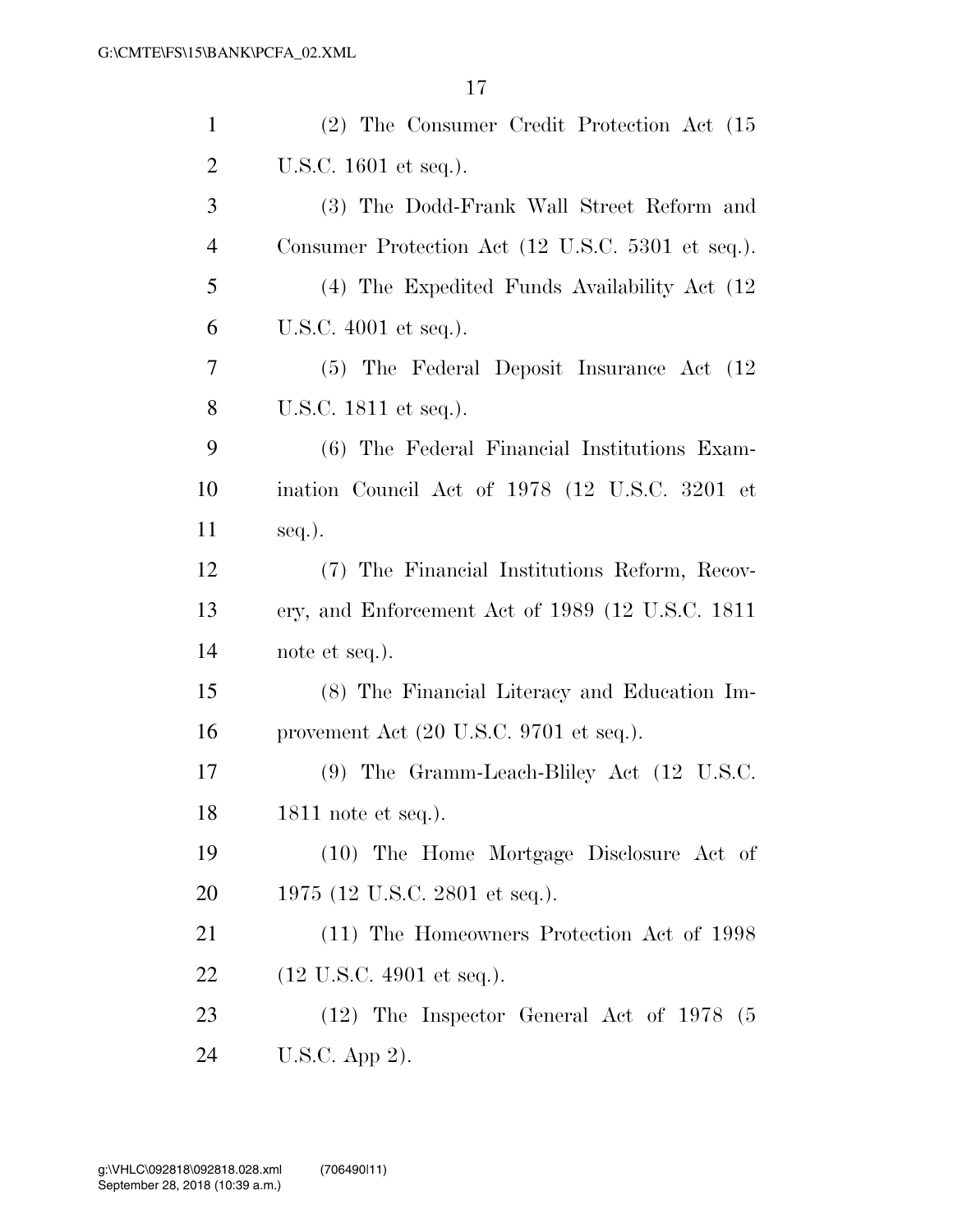| $\mathbf{1}$   | (13) The Interstate Land Sales Full Disclosure       |
|----------------|------------------------------------------------------|
| $\overline{2}$ | Act (15 U.S.C. 1701 et seq.).                        |
| 3              | (14) The Omnibus Appropriations Act, 2009            |
| $\overline{4}$ | (Public Law 111–8).                                  |
| 5              | (15) The Real Estate Settlement Procedures           |
| 6              | Act of 1974 (12 U.S.C. 2601 et seq.).                |
| 7              | (16) Title LXII of the Revised Statutes of the       |
| 8              | United States (12 U.S.C. 21 et seq.).                |
| 9              | (17) The Right to Financial Privacy Act of           |
| 10             | 1978 (12 U.S.C. 3401 et seq.).                       |
| 11             | (18) The S.A.F.E. Mortgage Licensing Act of          |
| 12             | 2008 (12 U.S.C. 5101 et seq.).                       |
| 13             | (19) The Telemarketing and Consumer Fraud            |
| 14             | and Abuse Prevention Act (15 U.S.C. 6101 et seq.).   |
| 15             | (20) Title 5, United States Code.                    |
| 16             | $(21)$ Title 10, United States Code.                 |
| 17             | (22) Title 44, United States Code.                   |
| 18             | SEC. 5. EXECUTIVE AND ADMINISTRATION POWERS.         |
| 19             | (a) OFFICE RESPONSIBILITIES.—Section 1012 of the     |
| 20             | Consumer Financial Protection Act of 2010 (12 U.S.C. |
| 21             | $5492$ ) is amended—                                 |
| 22             | $(1)$ by redesignating subsection $(c)$ as sub-      |
| 23             | section $(d)$ ; and                                  |
| 24             | $(2)$ by inserting after subsection (b) the fol-     |
| 25             | lowing:                                              |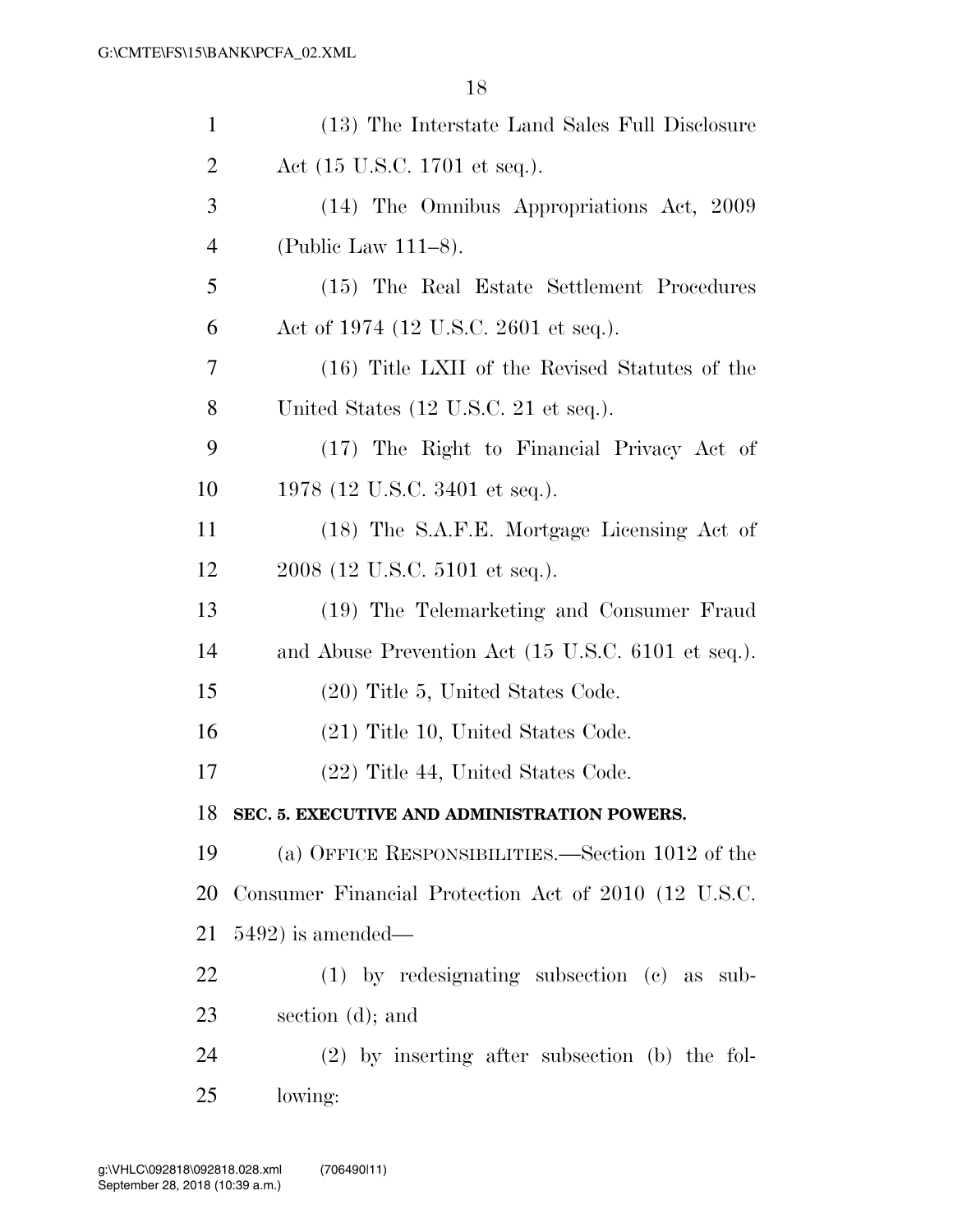''(c) OFFICE RESPONSIBILITIES.—Notwithstanding

 subsections (a) and (b), section 1013(a), and any other provision of law, with respect to the specific functional units and offices described under subsections (b), (c), (d), (e), (g), and (h) of section 1013 and the advisory boards described under section 1014, the Director—  $\frac{1}{1}$  shall ensure that such functional units, of- fices, and boards perform the functions, duties, and coordination assigned to them under the applicable provision of section 1013 or 1014; and  $\frac{1}{2}$  may not reorganize or rename such units, offices, and boards in a manner not provided for under the applicable provision of section 1013 or 1014.''. (b) DUTY TO PROVIDE ADEQUATE STAFFING.—Sec- tion 1013(a)(1) of the Consumer Financial Protection Act 17 of 2010 (12 U.S.C.  $5493(a)(1)$ ) is amended by adding at the end the following: ''(D) DUTY TO PROVIDE ADEQUATE STAFFING.—The Director shall ensure that the specific functional units and offices described 22 under subsections (b), (c), (d), (e),  $(g)$ , and (h) of section 1013, as well as other units and of- fices with supervisory and enforcement duties, are provided with sufficient staff to carry out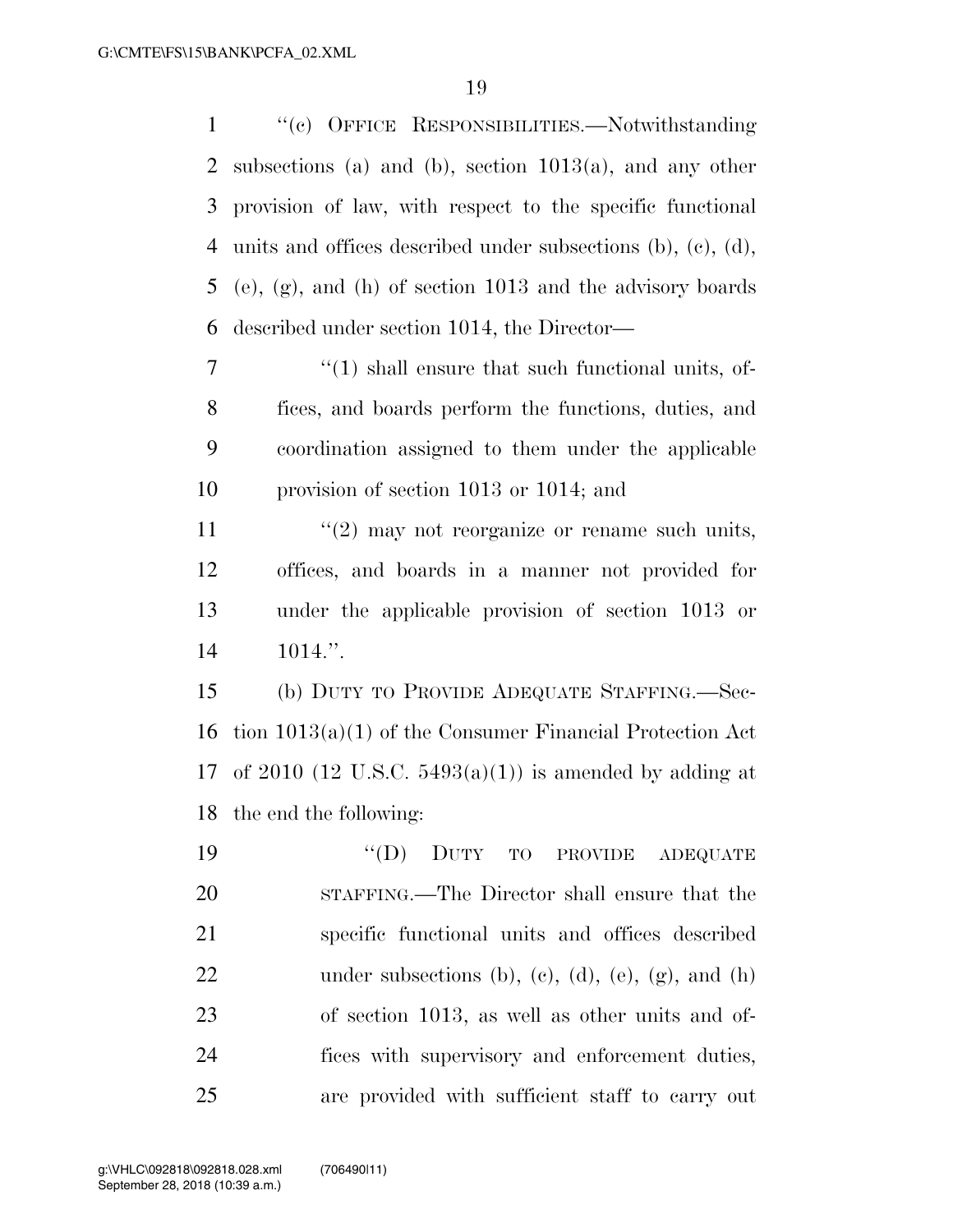| $\mathbf{1}$   | the functions, duties, and coordination of those           |
|----------------|------------------------------------------------------------|
| $\overline{2}$ | units and offices.".                                       |
| 3              | (c) LIMITATION ON POLITICAL APPOINTEES.—Sec-               |
| 4              | tion $1013(a)(1)$ of the Consumer Financial Protection Act |
| 5              | of 2010 (12 U.S.C. 5493(a)(1)) is amended by adding at     |
| 6              | the end the following:                                     |
| $\overline{7}$ | "(D) LIMITATION ON POLITICAL<br>$AP-$                      |
| 8              | POINTEES.-                                                 |
| 9              | "(i) IN GENERAL.—In appointing em-                         |
| 10             | ployees of the Consumer Bureau who are                     |
| 11             | political appointees, the Director shall en-               |
| 12             | sure that the number and duties of such                    |
| 13             | political appointees are as similar as pos-                |
| 14             | sible to those of the other Federal primary                |
| 15             | financial regulatory agencies.                             |
| 16             | POLITICAL APPOINTEES<br>``(ii)<br>DE-                      |
| 17             | FINED.-For purposes of this subpara-                       |
| 18             | graph, the term 'political appointee' means                |
| 19             | an employee who holds—                                     |
| 20             | $\lq(1)$ a position which has been                         |
| 21             | excepted from the competitive service                      |
| 22             | by reason of its confidential, policy-de-                  |
| 23             | termining, policy-making, or policy-ad-                    |
| 24             | vocating character;                                        |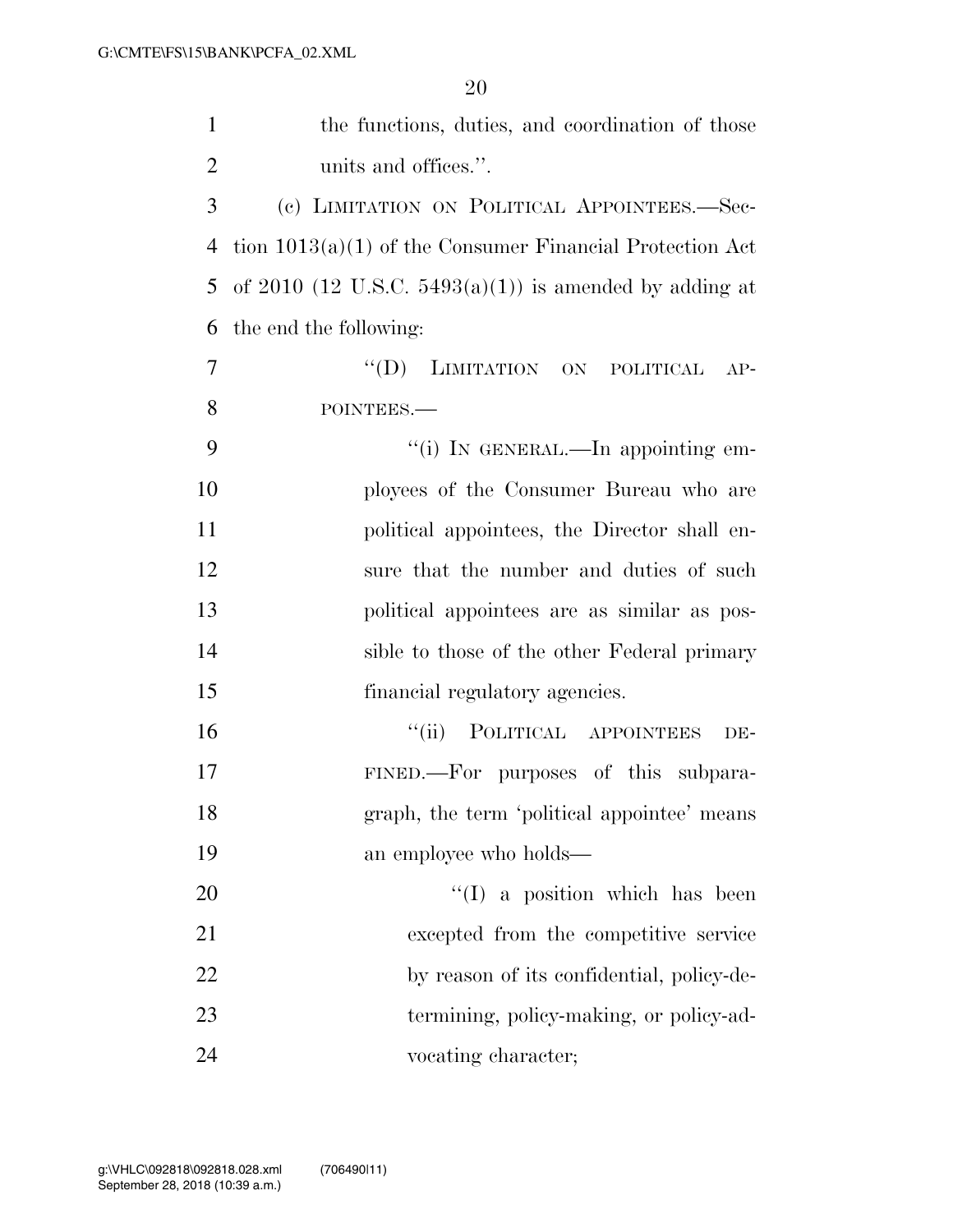| $\mathbf{1}$   | $\lq\lq$ (II) a position in the Senior Ex-    |
|----------------|-----------------------------------------------|
| $\overline{2}$ | ecutive Service as a noncareer ap-            |
| 3              | pointee (as such term is defined in           |
| $\overline{4}$ | section $3132(a)$ of title 5, United          |
| 5              | States Code); or                              |
| 6              | $\lq\lq$ (III) a position under the Exec-     |
| $\overline{7}$ | utive Schedule (subchapter II of chap-        |
| 8              | ter 53 of title 5, United States              |
| 9              | $Code).$ ".                                   |
| 10             | (d) PUBLIC AVAILABILITY OF COMPLAINT INFORMA- |
| 11             | $TION$ .                                      |
| 12             | (1) IN GENERAL.—Section $1013(b)(3)$ of the   |
| 13             | Consumer Financial Protection Act of 2010 (12 |
| 14             | U.S.C. $5493(b)(3)$ is amended—               |
| 15             | $(A)$ in subparagraph $(A)$ —                 |
| 16             | (i) by inserting "publicly available"         |
| 17             | before "website";                             |
| 18             | (ii) by inserting "publicly available"        |
| 19             | before "database", each place such term       |
| 20             | appears; and                                  |
| 21             | (iii) by adding at the end the fol-           |
| 22             | lowing: "The Director shall ensure that the   |
| 23             | landing page of the main website of the       |
| 24             | Consumer Bureau contains a clear and          |
| 25             | conspicuous hyperlink to the consumer         |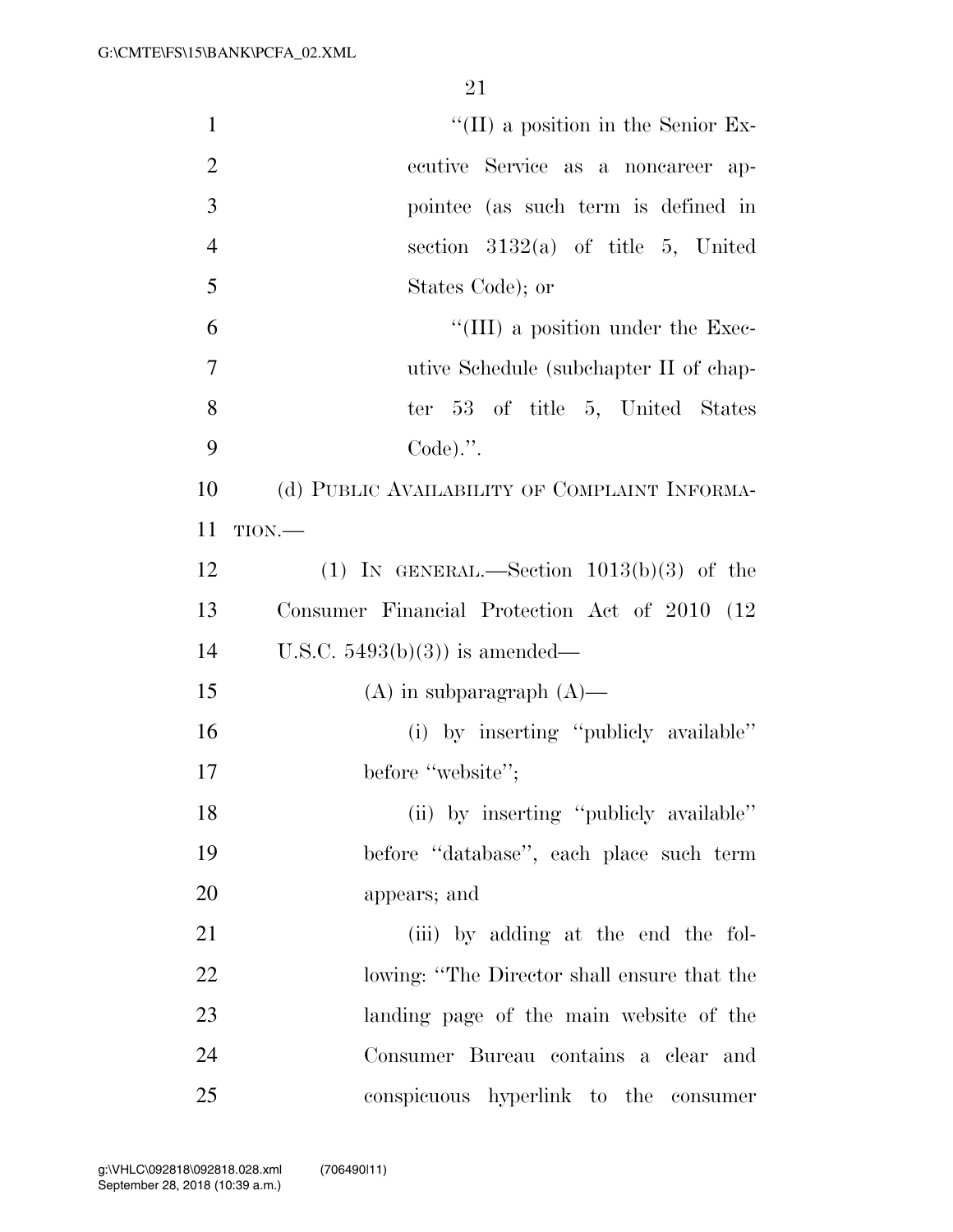| $\mathbf{1}$   | complaint database described in this sub-   |
|----------------|---------------------------------------------|
| $\overline{2}$ | paragraph and shall ensure that such data-  |
| 3              | base is user-friendly and in plain writing  |
| $\overline{4}$ | (as such term is defined in the Plain Writ- |
| 5              | ing Act of 2010). The Director shall en-    |
| 6              | sure that all information on the website or |
| 7              | the database that explains how to file a    |
| 8              | complaint with the Consumer Bureau, as      |
| 9              | well as all reports of the Consumer Bureau  |
| 10             | with respect to information contained in    |
| 11             | the database, shall be provided in each of  |
| 12             | the 5 most commonly spoken languages,       |
| 13             | other than English, in the United States,   |
| 14             | as determined by the Bureau of the Census   |
| 15             | on an ongoing basis, and in formats acces-  |
| 16             | sible to individuals with hearing or vision |
| 17             | impairments."; and                          |
| 18             | (B) by adding at the end the following:     |
| 19             | "(E) PUBLIC AVAILABILITY OF INFORMA-        |
| 20             | $TION$ .                                    |
| 21             | "(i) IN GENERAL.—The Director               |
| 22             | shall—                                      |
| 23             | "(I) make all consumer com-                 |
| 24             | plaints available to the public on a        |
| 25             | website of the Consumer Bureau;             |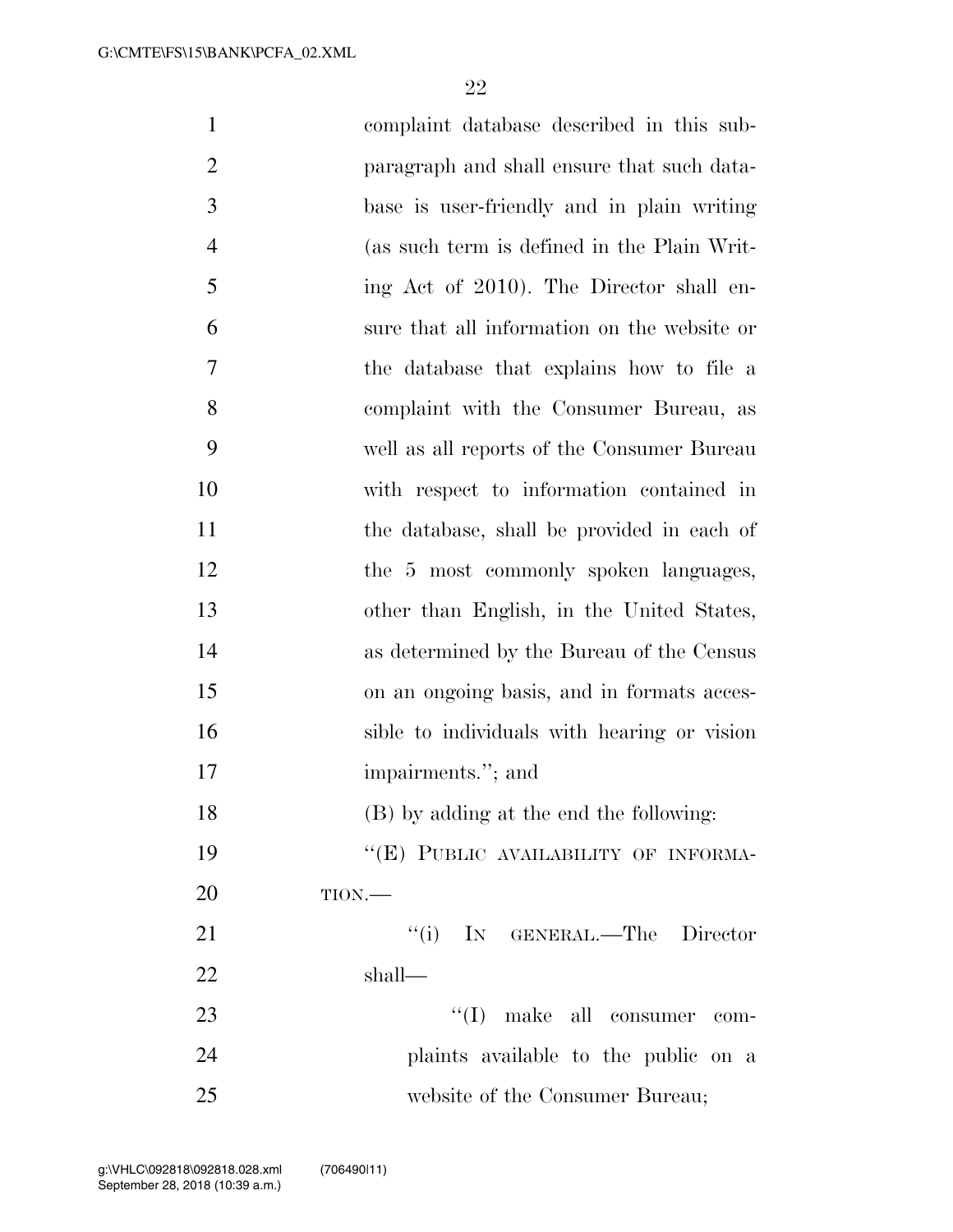| $\mathbf{1}$   | $\lq\lq$ (II) place a clear and con-         |
|----------------|----------------------------------------------|
| $\overline{2}$ | spicuous hyperlink on the landing            |
| 3              | page of the main website of the Con-         |
| $\overline{4}$ | sumer Bureau to the website<br>de-           |
| 5              | scribed under subclause (I); and             |
| 6              | "(III) ensure that such website—             |
| 7              | "(aa) is searchable and sort-                |
| 8              | able by both consumer financial              |
| 9              | product or service and by covered            |
| 10             | person; and                                  |
| 11             | "(bb) is user-friendly and                   |
| 12             | written in plain language.                   |
| 13             | "(ii) INCLUSION OF COMPLAINTS SUB-           |
| 14             | MITTED WITH INQUIRIES.-For purposes          |
| 15             | of clause (i), in addition to all complaints |
| 16             | described under subparagraph (A), con-       |
| 17             | sumer complaints shall include any com-      |
| 18             | plaints submitted with, or as part of, an    |
| 19             | inquiry described under section 1034.        |
| 20             | $``$ (iii)<br>REMOVAL OF PERSONALLY          |
| 21             | IDENTIFIABLE INFORMATION.—In making          |
| 22             | the information described under clause (i)   |
| 23             | available to the public, the Director shall  |
| 24             | remove all personally identifiable informa-  |
| 25             | tion.".                                      |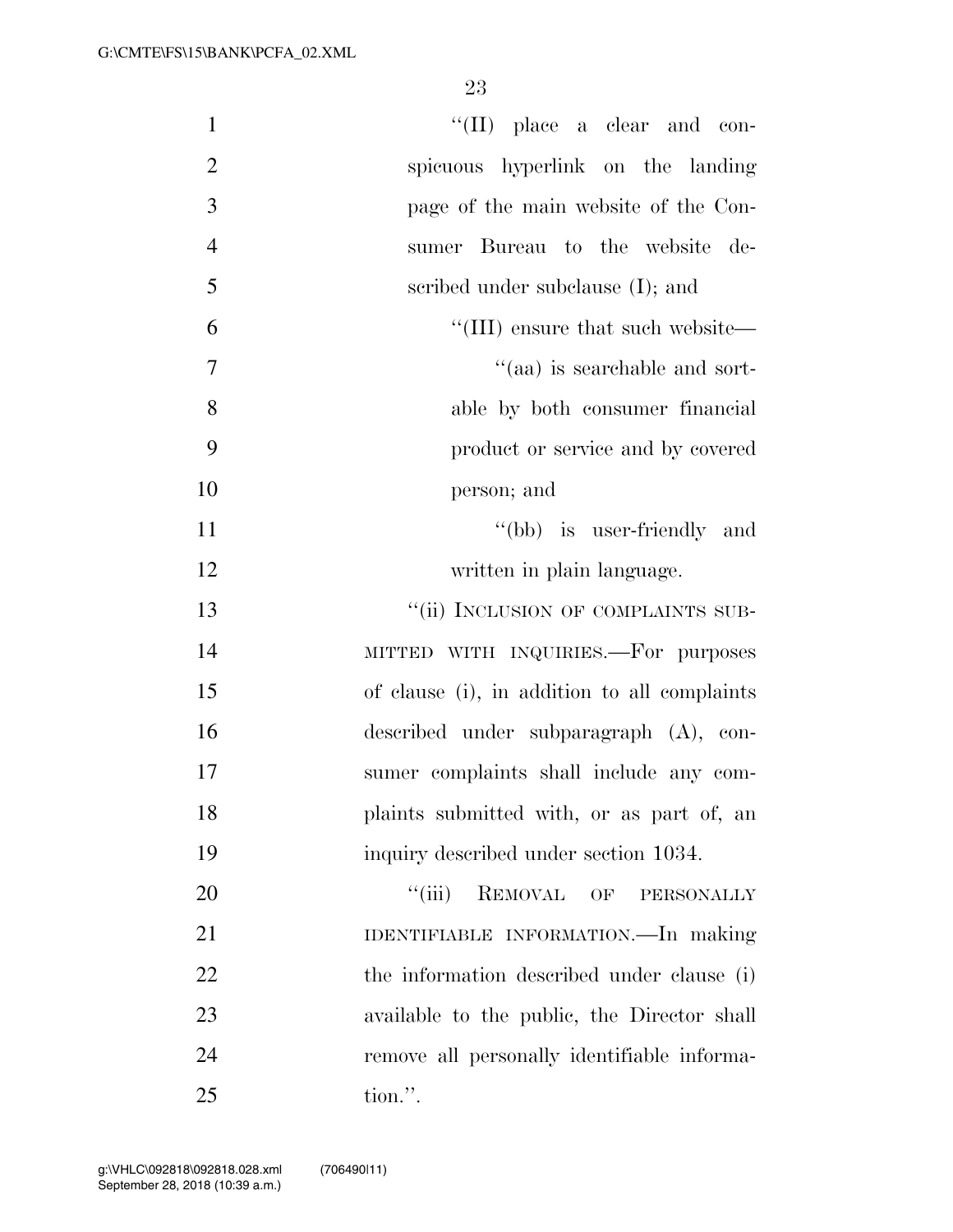(2) RULE OF CONSTRUCTION.—The Director of the Consumer Financial Protection Bureau shall en- sure that the database and website described under section 1013(b)(3) of the Consumer Financial Pro- tection Act of 2010 have, at a minimum, the same availability, transparency, and functionality that such database and website had prior to November 24, 2017.

(e) MEMORANDA OF UNDERSTANDING.—

10 (1) REESTABLISHMENT OF MEMORANDA OF UN- DERSTANDING.—The memoranda of understanding between the Consumer Financial Protection Bureau and the Department of Education titled ''Memo- randum of Understanding Between the Bureau of Consumer Financial Protection and the U.S. De- partment of Education Concerning the Sharing of Information'' (Oct. 19, 2011) and ''Memorandum of Understanding Concerning Supervisory and Over- sight Cooperation and Related Information Sharing Between the U.S. Department of Education and the Consumer Financial Protection Bureau'' (Jan. 9,  $22 \t 2014$ —

 (A) shall remain in effect and may not be terminated by any party to such memorandums; and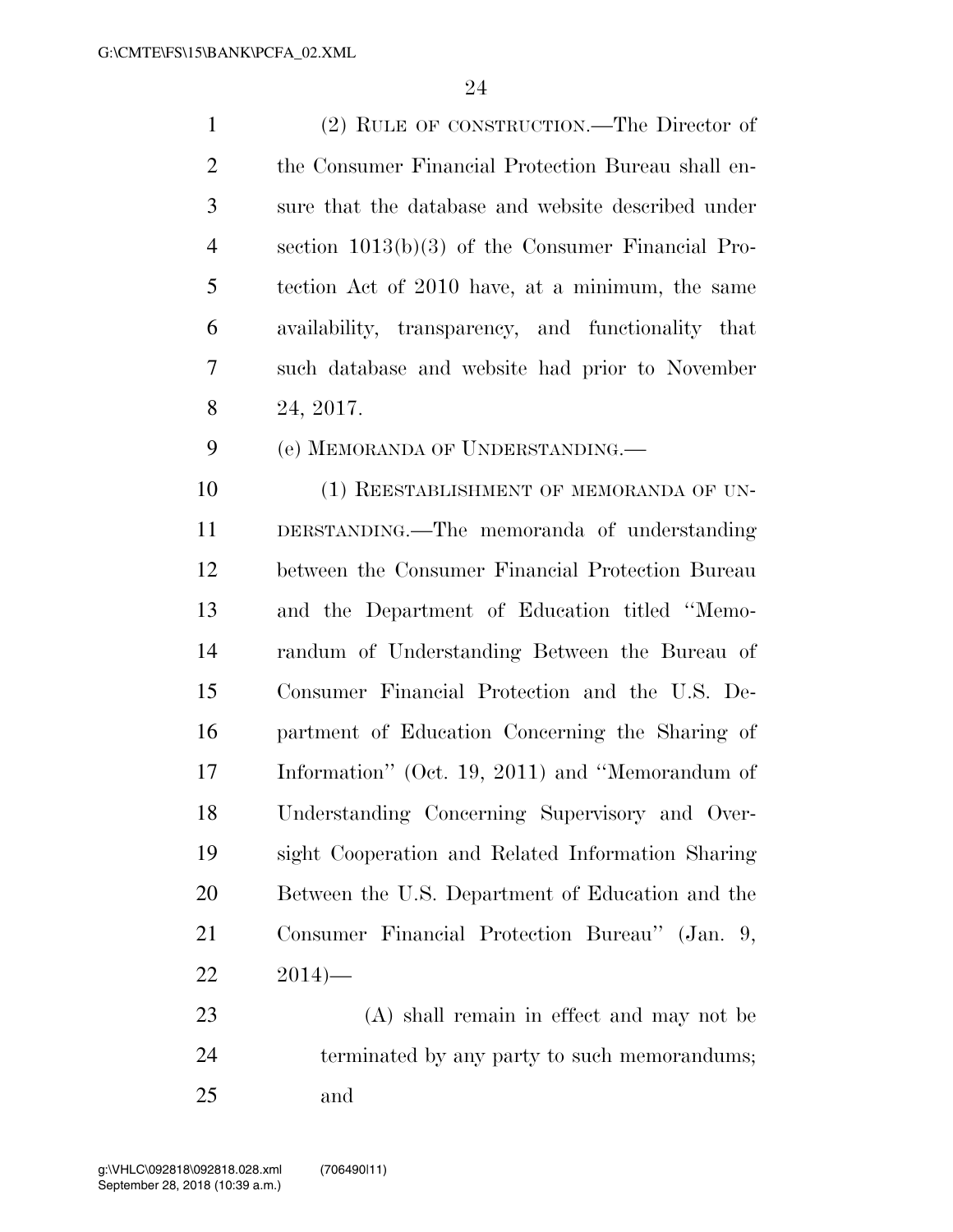(B) may only be amended or revised if the parties to the memoranda determine that such amendment or revision would promote better interagency coordination to the benefit of con-sumers.

 (2) REPORT ON CURRENT MOUS.—Not later than the end of the 30-day period beginning on the date of enactment of this Act, the Director of the Consumer Financial Protection Bureau shall issue a report to the Committee on Financial Services of the House of Representatives and the Committee on Banking, Housing, and Urban Affairs of the Senate listing—

 (A) each memorandum of understanding in effect with the Consumer Bureau on November 24, 2017;

 (B) any changes made to such a memo- randum of understanding since such date, in- cluding any memorandum of understanding re-scinded since such date; and

 (C) a justification for each such change or rescission.

 (3) SEMI-ANNUAL REPORT ON MOUS.—Section 1016(c) of the Consumer Financial Protection Act of 2010 (12 U.S.C. 5496(c)) is amended—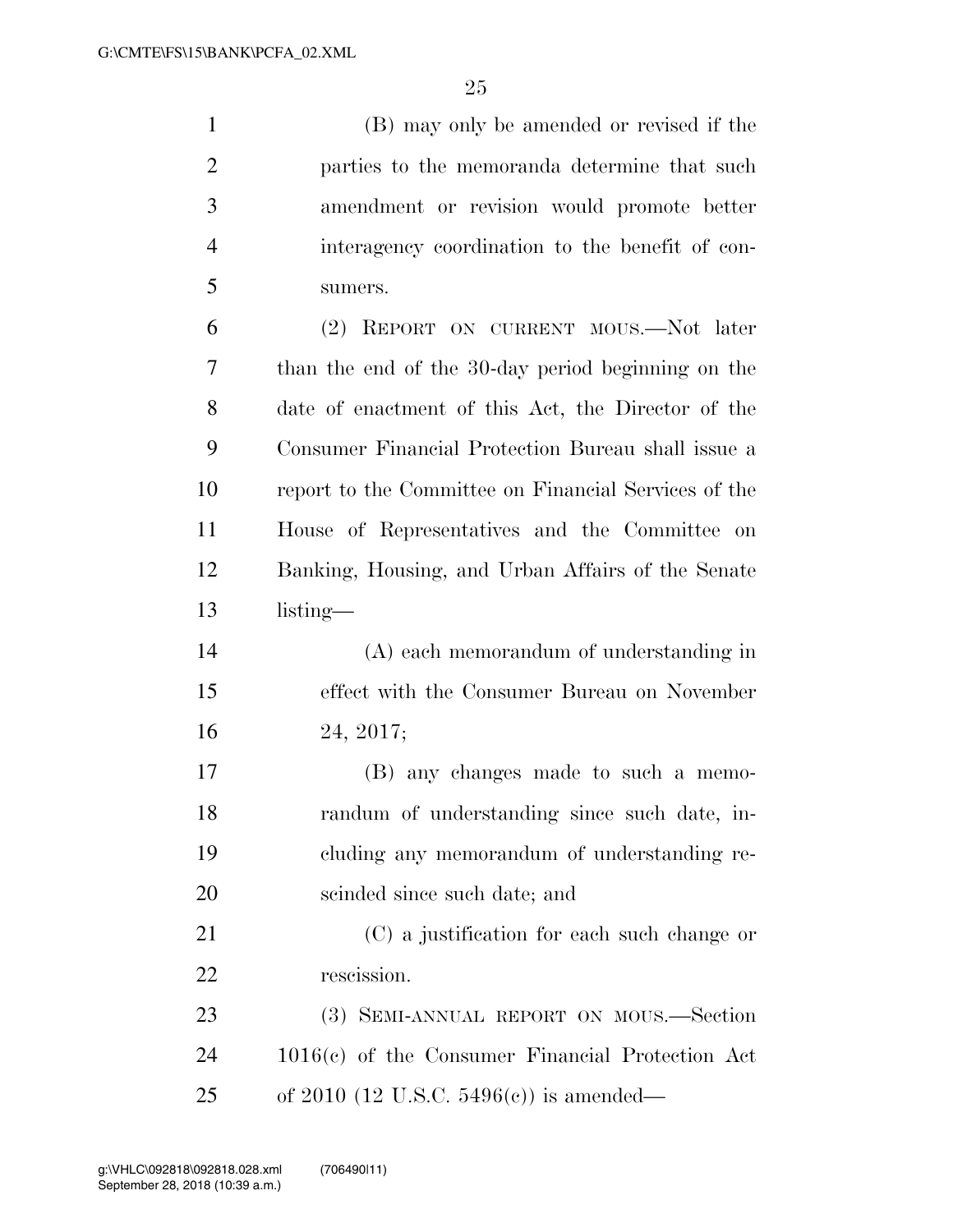| $\mathbf{1}$   | $(A)$ in paragraph $(8)$ , by striking "and" at          |
|----------------|----------------------------------------------------------|
| $\overline{2}$ | the end;                                                 |
| 3              | $(B)$ in paragraph $(9)$ , by striking the pe-           |
| $\overline{4}$ | riod and inserting a semicolon; and                      |
| 5              | (C) by adding at the end the following:                  |
| 6              | $``(10)$ a list of each memorandum of under-             |
| 7              | standing in effect with the Consumer Bureau, any         |
| 8              | changes made to a memorandum of understanding            |
| 9              | since the last report was made under subsection (b),     |
| 10             | and a justification for each such change;".              |
| 11             | SEC. 6. OFFICES OF THE CONSUMER FINANCIAL PROTEC-        |
| 12             | TION BUREAU.                                             |
| 13             | (a) CLARIFICATION OF THE DUTIES OF THE OFFICE            |
|                |                                                          |
| 14             | OF FAIR LENDING AND EQUAL OPPORTUNITY.—Section           |
| 15             | $1013(c)(2)$ of the Consumer Financial Protection Act of |
| 16             | $2010$ (12 U.S.C. 5493(c)(2)) is amended—                |
| 17             | (1) by striking "Office of Fair Lending and              |
| 18             | Equal Opportunity shall have such powers and du-         |
| 19             | ties as the Director may delegate to the Office, in-     |
| <b>20</b>      | cluding" and inserting "powers and duties of the Of-     |
| 21             | fice of Fair Lending and Equal Opportunity shall in-     |
| 22             | $chude$ <sup>"</sup> ;                                   |
| 23             | $(2)$ in subparagraph $(C)$ , by striking "and" at       |
| 24             | the end;                                                 |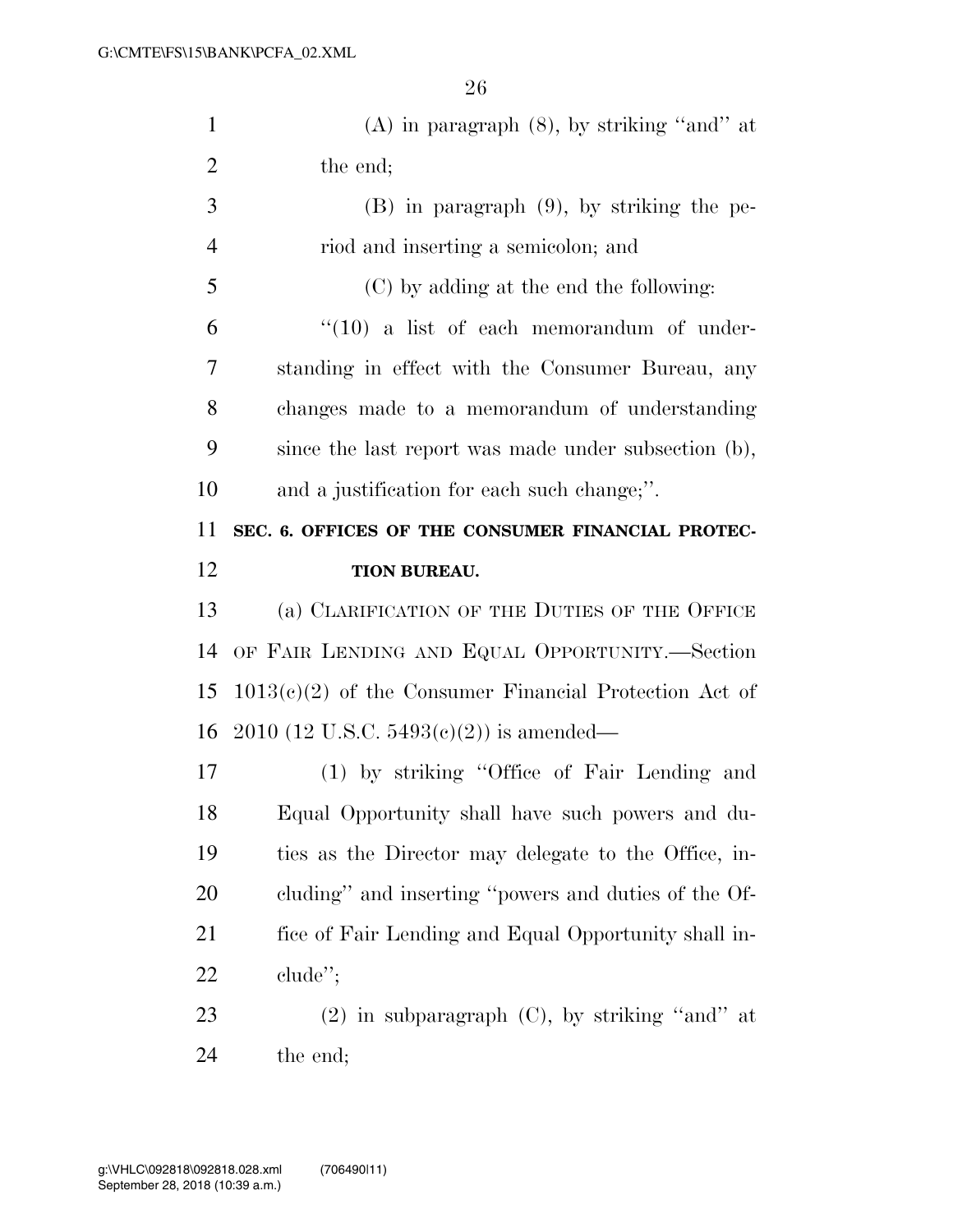| $\mathbf{1}$   | $(3)$ in subparagraph $(D)$ , by striking the period |
|----------------|------------------------------------------------------|
| $\overline{2}$ | and inserting a semicolon; and                       |
| 3              | (4) by adding at the end the following:              |
| $\overline{4}$ | $\lq\lq$ (E) implementing the Consumer Bureau's      |
| 5              | enforcement and supervisory authority with re-       |
| 6              | spect to fair lending laws; and                      |
| 7              | $\lq\lq(F)$ such additional powers and duties as     |
| 8              | the Director may determine appropriate.".            |
| 9              | (b)<br>OFFICE OF STUDENTS AND YOUNG CON-             |
| 10             | SUMERS.-                                             |
| 11             | $(1)$ IN GENERAL.—Section 1013 of the Con-           |
| 12             | sumer Financial Protection Act of 2010 (12 U.S.C.    |
| 13             | $5493$ ) is amended—                                 |
| 14             | $(A)$ by redesignating subsection $(h)$ as sub-      |
| 15             | section (i); and                                     |
| 16             | (B) by inserting after subsection (g) the            |
| 17             | following:                                           |
| 18             | "(h) OFFICE OF STUDENTS AND YOUNG CON-               |
| 19             | $SUMERS. -$                                          |
| 20             | "(1) IN GENERAL.—The Director shall, not             |
| 21             | later than the end of the 60-day period beginning on |
| 22             | the date of enactment of this section, establish an  |
| 23             | Office of Students and Young Consumers, which        |
| 24             | shall work to empower students, young people, and    |
| 25             | their families to make more informed financial deci- |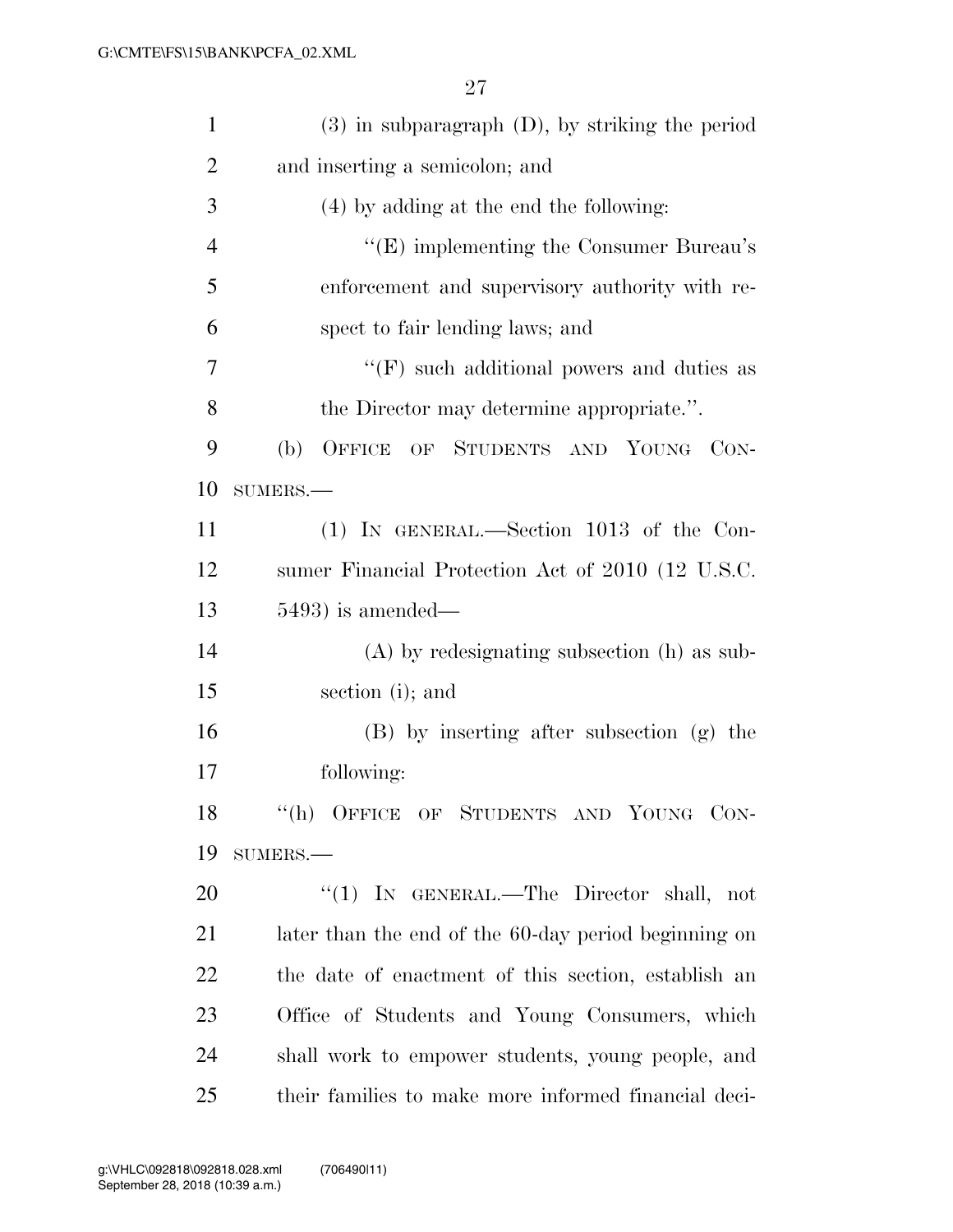sions about saving and paying for college, accessing safer and more affordable financial products and services, all matters related to private education loans (as defined under section 1035(e)), and repay- ing student loan debt, including private education loans.

7 "(2) HEAD OF THE OFFICE.—The head of the Office of Students and Young Consumers shall be the Assistant Director and Student Loan Ombuds- man, and the Assistant Director and Student Loan Ombudsman shall carry out all functions established under section 1035 through the Office of Students and Young Consumers.

14 "(3) SUPERVISORY, ENFORCEMENT, AND REGU- LATORY MATTERS.—The Office of Students and Young Consumers shall assist in all supervisory, en- forcement, and regulatory matters of the Consumer Bureau related to the functions of the Office.

 ''(4) COORDINATION.—The Director shall enter into memoranda of understanding and similar agree- ments with the Department of Education and other Federal and State agencies, as appropriate, in order to carry out the business of the Office of Students and Young Consumers.''.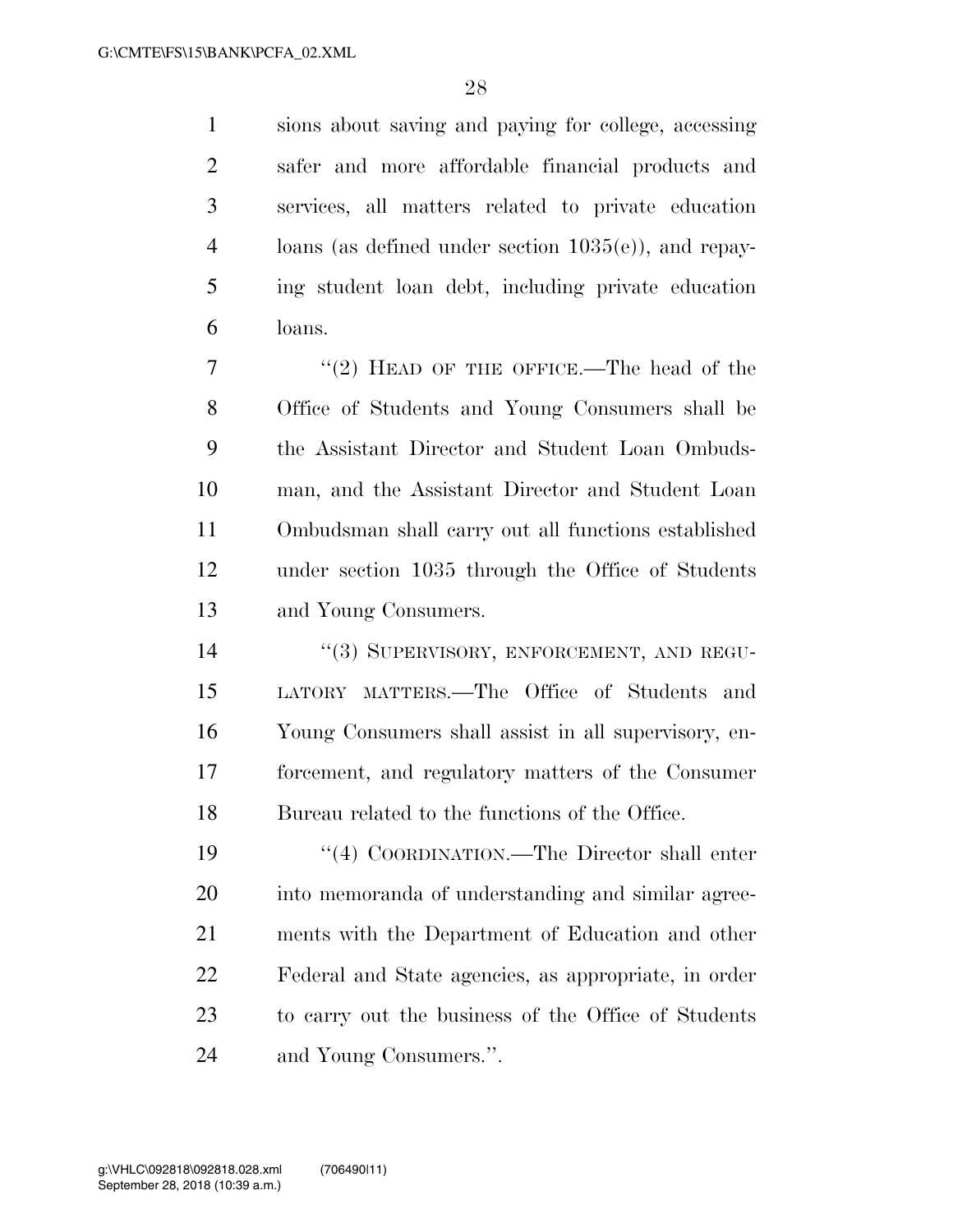| $\mathbf{1}$   | (2) RENAMING AND APPOINTMENT CLARIFICA-         |
|----------------|-------------------------------------------------|
| $\overline{2}$ | TION OF THE PRIVATE EDUCATION LOAN OMBUDS-      |
| 3              | $MAN$ .                                         |
| $\overline{4}$ | $(A)$ IN GENERAL.—Section 1035 of the           |
| 5              | Consumer Financial Protection Act of 2010 (12)  |
| 6              | U.S.C. $5535$ ) is amended—                     |
| 7              | (i) in the heading of the section by            |
| 8              | striking "PRIVATE EDUCATION" and in-            |
| 9              | serting "ASSISTANT DIRECTOR<br>AND              |
| 10             | <b>STUDENT</b> "; and                           |
| 11             | $(ii)$ in subsection $(a)$ , by striking "The   |
| 12             | Secretary, in consultation with the Direc-      |
| 13             | tor, shall designate a Private Education        |
| 14             | Loan Ombudsman" and inserting "The              |
| 15             | Director shall designate an individual as       |
| 16             | the Assistant Director and Student Loan         |
| 17             | Ombudsman";                                     |
| 18             | (iii) in subsection (b), by striking            |
| 19             | "The Secretary and the Director" and in-        |
| 20             | serting "The Director"; and                     |
| 21             | (iv) in subsection $(d)(2)$ , by inserting      |
| 22             | "the Director," before "the Secretary,".        |
| 23             | (B) CLERICAL AMENDMENT.—The table of            |
| 24             | contents under section $1(b)$ of the Dodd-Frank |
| 25             | Wall Street Reform and Consumer Protection      |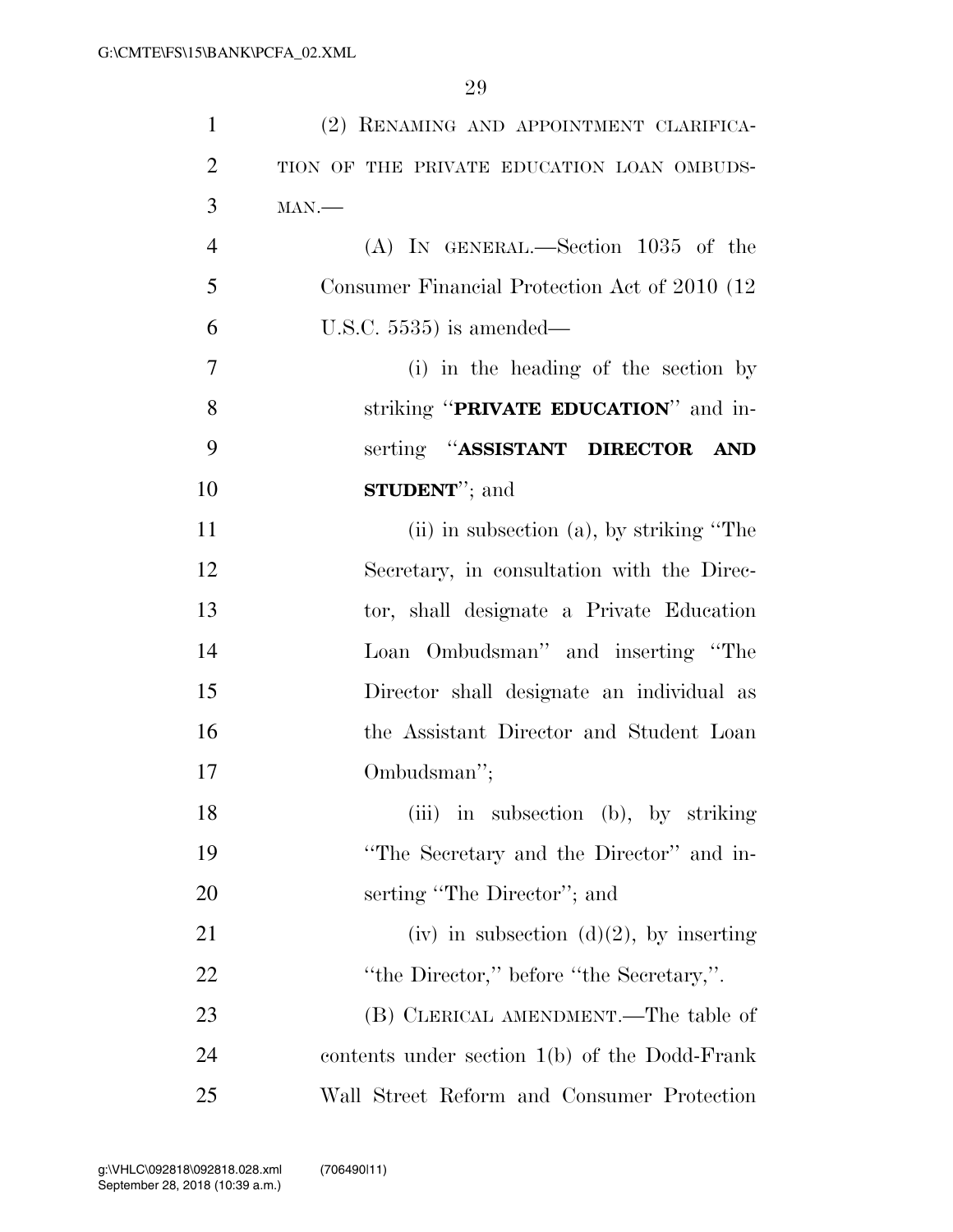Act is amended, in the item relating to section 1035, by striking ''PRIVATE EDUCATION'' and inserting ''ASSISTANT DIRECTOR AND STUDENT''.

 (C) DEEMING OF NAME.—Any reference in any law, regulation, document, record, or other paper of the United States to the ''Private Edu- cation Loan Ombudsman'' shall be deemed a reference to the ''Assistant Director and Stu-dent Loan Ombudsman''.

 (c) SEMI-ANNUAL REPORT TO CONGRESS ON CER- TAIN OFFICES OF THE CONSUMER BUREAU.—Section 1016(c) of the Consumer Financial Protection Act of 2010 14 (12 U.S.C. 5496(c)), as amended by section  $5(e)(3)$ , is further amended by adding at the end the following:

 $\frac{16}{11}$  with respect to each of the specific func- tional units and offices established under section 1013—

 ''(A) a detailed description of the activities of the unit or office since the last report was made under subsection (b); and

22  $\langle (B)$  an analysis of the efforts of the Con- sumer Bureau to achieve the duties of the unit or office; and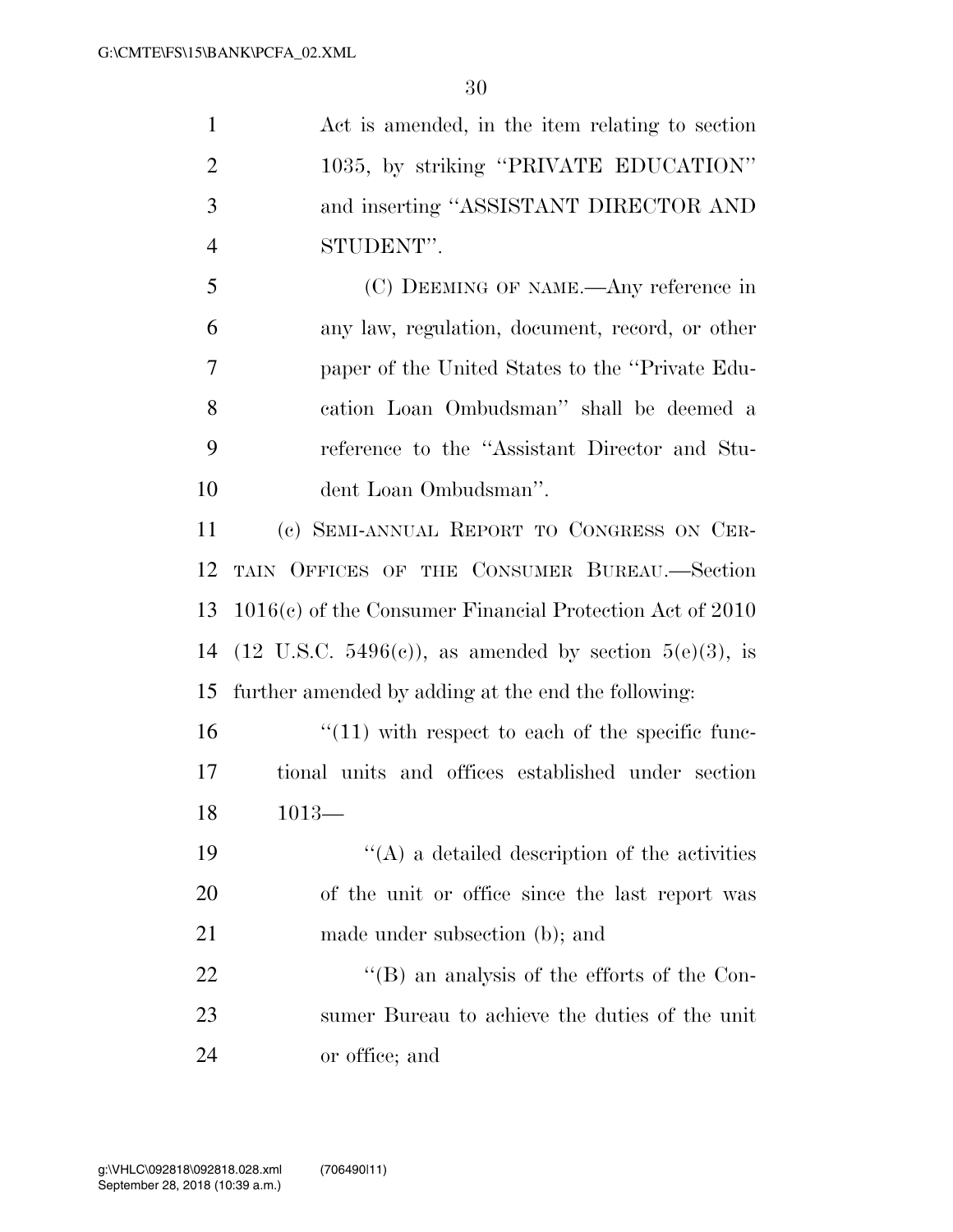$\frac{1}{12}$  ''(12) with respect to each specific functional units and offices established under section 1013, as well as each other unit and office with supervisory and enforcement duties, a break down of the number of political and professional career staff assigned to and employed by each unit or office at the end of the reporting period.''.

8 (d) FUNCTION OF ANY UNIT OR OFFICE ESTAB- LISHED TO CONDUCT COST BENEFIT ANALYSIS.—Any unit or office established to conduct cost benefit analysis within the Consumer Financial Protection Bureau shall, as its sole function, carry out the considerations required by section 1022(b)(2)(A) of the Consumer Financial Pro-tection Act of 2010 (12 U.S.C. 5512(b)(2)(A)).

## **SEC. 7. CONSUMER ADVISORY BOARD REFORMS.**

 (a) IN GENERAL.—Section 1014 of the Consumer Fi- nancial Protection Act of 2010 (12 U.S.C. 5496) is amended—

 (1) in subsection (b), by adding at the end the following: ''Any change to the charter for the Con- sumer Advisory Board affecting the membership shall not preclude prior or current members from applying for consideration to serve on a reconsti-tuted Consumer Advisory Board.''; and

25 (2) in subsection  $(c)$ —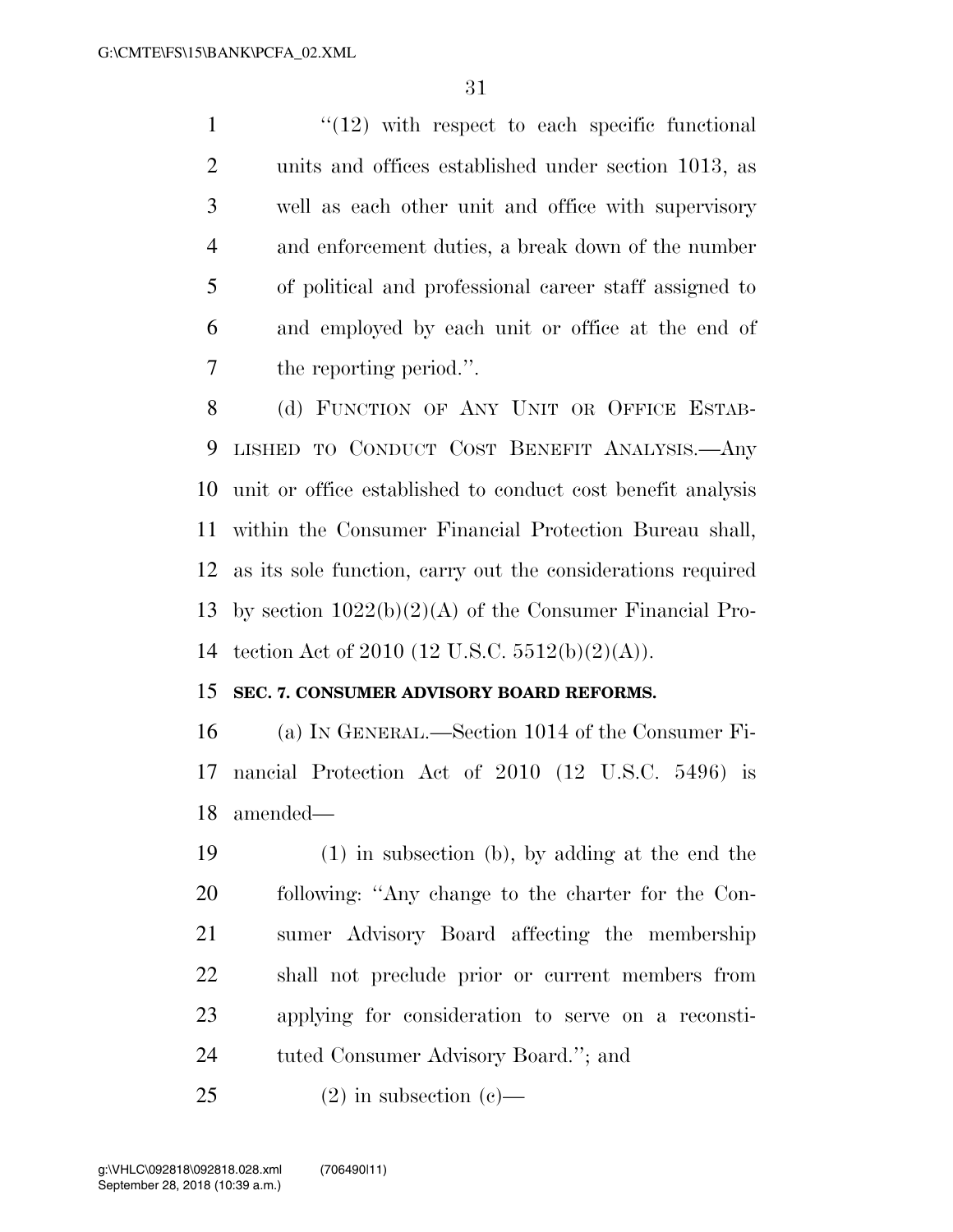| $\mathbf{1}$   | $(A)$ by striking "meet from" and inserting                     |
|----------------|-----------------------------------------------------------------|
| $\overline{2}$ | "meet in person from"; and                                      |
| 3              | (B) by adding at the end the following:                         |
| $\overline{4}$ | "The Consumer Bureau shall provide adequate"                    |
| 5              | notice to the members of the Consumer Advi-                     |
| 6              | sory Board of the time and date of each meet-                   |
| 7              | ing, and of any meeting cancellations."                         |
| 8              | (b) INCLUSION OF THE DIRECTOR IN MEETINGS AND                   |
| 9              | ACCESS TO CONSUMER BUREAU STAFF.—Section 1014 of                |
| 10             | the Consumer Financial Protection Act of 2010 (12)              |
| 11             | U.S.C. 5496) is amended by adding at the end the fol-           |
| 12             | lowing:                                                         |
| 13             | "(e) INCLUSION OF THE DIRECTOR IN MEETINGS                      |
| 14             | AND ACCESS TO CONSUMER BUREAU STAFF.—With re-                   |
| 15             | spect to each in person meeting of the Consumer Advisory        |
| 16             | Board—                                                          |
| 17             | $f(1)$ the Director shall attend such meeting;                  |
| 18             | and                                                             |
| 19             | $\cdot\cdot\cdot(2)$ the Director shall ensure that the members |
| 20             | of the Consumer Advisory Board have an oppor-                   |
| 21             | tunity to meet and engage with all appropriate staff            |
| 22             | and office of the Consumer Bureau.".                            |
| 23             | (c) TREATMENT OF MEMBERS OF THE CONSUMER                        |
| 24             | ADVISORY BOARD.—Notwithstanding any other law—                  |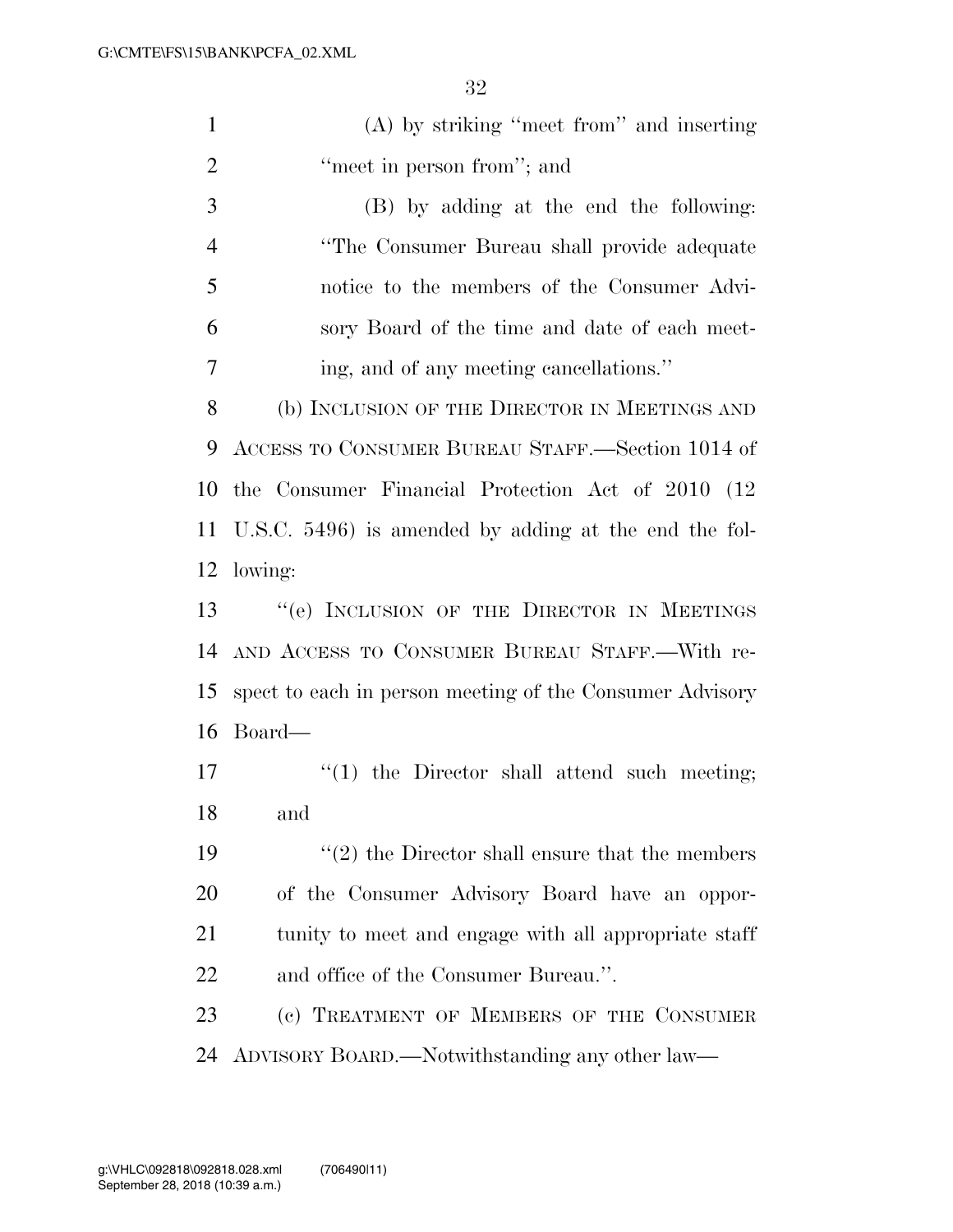(1) any member of the Consumer Advisory Board of the Consumer Financial Protection Bureau on November 1, 2017, may continue to serve as a member of such advisory board until March 27, 2020, and may not be removed from such position by the Director of the Consumer Bureau until such date; and (2) any member of the Consumer Advisory

 Board of the Consumer Financial Protection Bureau on the date of enactment of this Act, may continue to serve as a member of such advisory board until 12 March 27, 2020, and may not be removed from such position by the Director of the Consumer Bureau until such date.

 **SEC. 8. INVESTIGATION OF THE CONSUMER FINANCIAL PROTECTION BUREAU'S OVERSIGHT OF STU-DENT LENDING.** 

 Not later than the end of the 30-day period beginning on the date of the enactment of this Act, the Director of the Consumer Financial Protection Bureau shall provide the Committee on Financial Services of the House of Rep- resentatives and the Committee on Banking, Housing, and Urban Affairs of the Senate with all relevant final docu- ments, draft documents, emails, and other records related to the allegations made by Assistant Director and Student